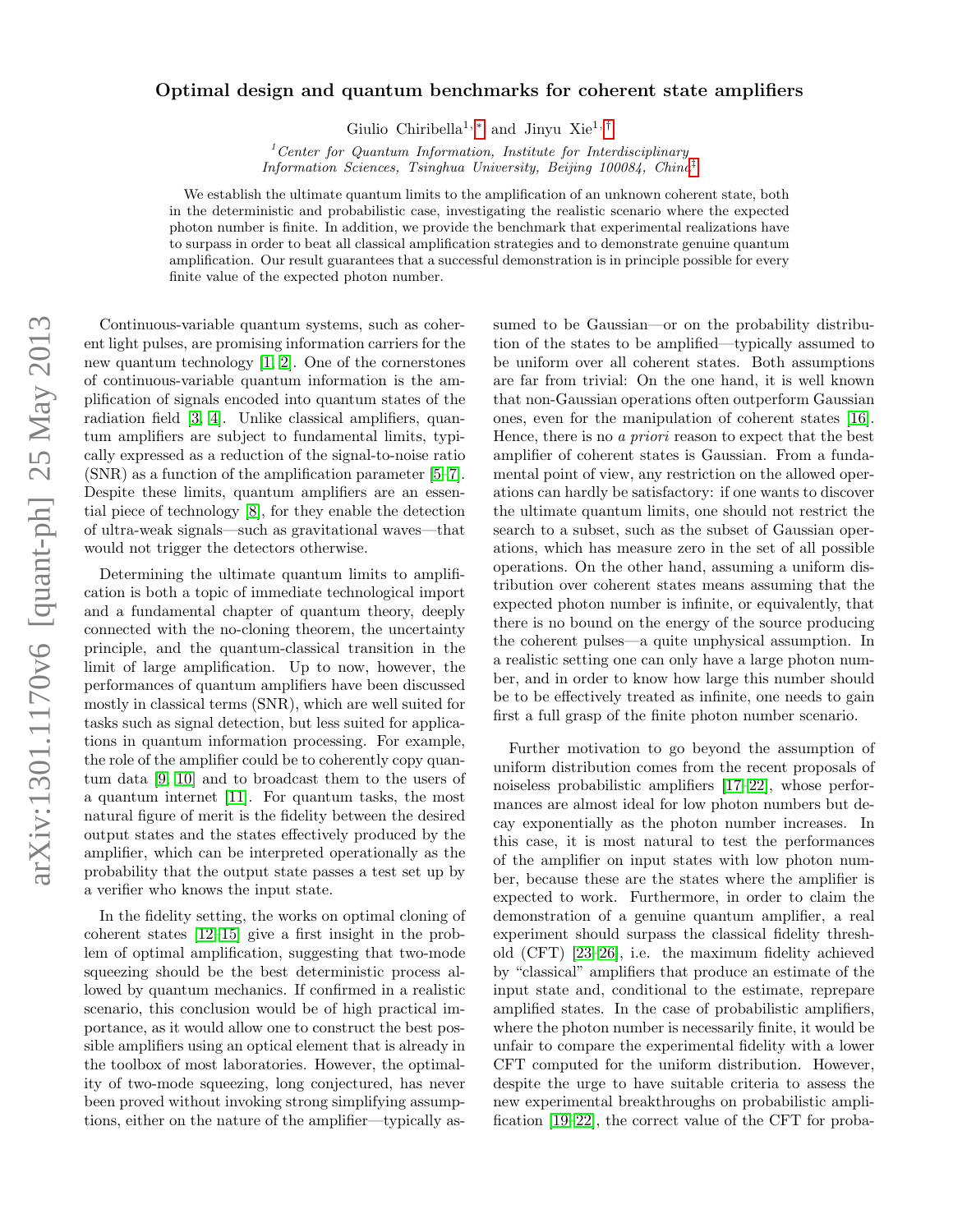bilistic quantum amplifiers has never been derived up to now.

In this Letter we establish the ultimate limits on the fidelity of quantum and classical amplifiers, treating both the deterministic and probabilistic case without making any assumption on the type of amplifying process, and without making the assumption of infinite expected photon number. We focus on the realistic scenario where the coherent states are distributed according to a Gaussian prior, which is the most studied case for applications in coherent-state quantum cryptography [\[27–](#page-4-14)[31\]](#page-4-15), cloning [\[15\]](#page-4-7), and teleportation or storage [\[23\]](#page-4-11). In the deterministic case, we show that the maximum quantum fidelity can be achieved through a two-mode squeezing process with the amount of squeezing depending critically on the variance of the prior. In the probabilistic case, the critical behavior persists, with a dramatic effect: for variances below the critical value the optimal amplifier becomes non-Gaussian and its fidelity can be arbitrarily close to 1. We then provide the value of the classical fidelity treshold (CFT) that must be experimentally surpassed in order to demonstrate the implementation of a genuine quantum amplifier. The value of the CFT is the same for both deterministic and probabilistic protocols and, luckily, it guarantees that a successful demonstration is possible for every finite value of the expected photon number. For example, for a gain  $q = 2$  and variance  $1/3$ , the value of the CFT is 50%, while the fidelity achieved by the optimal deterministic amplifier is 85%. The general techniques developed in this work are not limited to quantum amplification, but apply more broadly to the optimization of quantum devices for any desired quantum task, including e.g. cloning, time reversal, and purification. At this level, they establish a tight relation between the demonstration of genuine quantum processing and the advantage of entanglement in the maximization of a suitable Bell-type correlation.

Let us start the derivation of our results. We begin from a general problem: finding the best physical process that approximates a desired transformation  $\rho_x \mapsto \psi_x$ , where  $\{\rho_x\}_{x\in \mathsf{X}}$  is a set of (possibly mixed) input states, given with prior probabilites  $\{p_x\}_{x\in\mathsf{X}}$ , and  ${\psi_x = |\psi_x\rangle\langle\psi_x|\}_{x\in\mathsf{X}}$  is a set of pure target states. Finding the best coherent-state amplifiers is a special case of this problem, corresponding to the input  $\rho_{\alpha} = |\alpha\rangle\langle\alpha|$ and the output  $|\psi_{\alpha}\rangle = |g\alpha\rangle$ , where  $g > 1$  is the desired gain. To approximate the transformation  $\rho_x \mapsto \psi_x$ , we will consider the most general deterministic process, described by a quantum channel (completely positive trace-preserving map)  $\mathcal{C}$ . The performances of the channel will be ranked by the average fidelity  $F =$  $\sum_{x \in \mathsf{X}} p_x \langle \psi_x | \mathcal{C}(\rho_x) | \psi_x \rangle$ . In addition to the deterministic processes we will also consider probabilistic ones, described by quantum operations (completely positive trace non-increasing maps). The average fidelity of a quantum operation  $Q$ , conditional on its occurrence, is given

by  $F' = \sum_{x \in \mathsf{X}} p_x \langle \psi_x | \mathcal{Q}(\rho_x) | \psi_x \rangle / (\sum_{x' \in \mathsf{X}} p_{x'} \operatorname{Tr}[\mathcal{Q}(\rho_{x'})]).$ The optimal fidelity, defined as the supremum of the fidelity over all possible deterministic (probabilistic) processes, will be denoted by  $F^{det}$  ( $F^{prob}$ ).

<span id="page-1-0"></span>Theorem 1 ([\[32](#page-4-16)[–34\]](#page-4-17)) For deterministic processes, the optimal fidelity for the transformation  $\rho_x \mapsto \psi_x$  is given by

$$
F^{det} = \inf_{\sigma > 0, \text{Tr}[\sigma] = 1} \|A_{\sigma}\|_{\infty}
$$
  
\n
$$
A_{\sigma} := \sum_{x \in \mathsf{X}} p_x \ |\psi_x\rangle\langle\psi_x| \otimes (\sigma^{-\frac{1}{2}} \rho_x \sigma^{-\frac{1}{2}})^T,
$$
\n(1)

where  $||A_{\sigma}||_{\infty}$  denotes the operator norm  $||A_{\sigma}||_{\infty} :=$  $\sup_{\|\Psi\|=1}\langle \Psi | A_{\sigma} | \Psi \rangle$ , and T denotes the transpose.

For probabilistic processes, the optimal fidelity is given

<span id="page-1-1"></span>
$$
F^{prob} = ||A_{\tau}||_{\infty} \qquad \tau := \sum_{x \in \mathsf{X}} p_x \rho_x. \tag{2}
$$

Theorem [1](#page-1-0) is a powerful tool for the optimization of quantum devices: since every quantum state  $\sigma > 0$  gives an upper bound on the fidelity, finding a channel that achieves any of these bounds means finding an optimal channel.

In addition to the performances of the best quantum processes, it is important to know the CFT for the transformation  $\rho_x \rightarrow \psi_x$ . The CFT is the maximum fidelity that can be achieved with a classical, measureand-prepare protocol, where the input state is measured with a positive operator-valued measure (POVM)  ${P_y}_{y \in Y}$  and, conditionally on outcome y, a state  $\rho'_y$  is prepared. In the deterministic case, the fidelity of the protocol is the fidelity of the measure-and-prepare channel  $\tilde{\mathcal{C}}(\rho) = \sum_{y \in Y} \text{Tr}[P_y \rho] \rho'_y$ . In the probabilistic case, the POVM  $\{P_y\}_{y \in Y}$  includes an outcome  $y = ?$ , conditionally to which no output state is produced. The fidelity is then the fidelity of the measure-and-prepare quantum operation  $\widetilde{Q}(\rho) = \sum_{y \in \mathsf{Y}, y \neq ?} \text{Tr} [P_y \rho] \rho'_y$ . In the following, the CFT will be denoted by  $\widetilde{F}^{det}$  ( $\widetilde{F}^{prob}$ ) in the deterministic (probabilistic) case.

Theorem 2 [\[33\]](#page-4-18) For deterministic protocols, the CFT for the transformation  $\rho_x \rightarrow \psi_x$  is given by

<span id="page-1-3"></span>
$$
\widetilde{F}^{det} = \inf_{\sigma > 0, \text{Tr}[\sigma] = 1} \|A_{\sigma}\|_{\times} \tag{3}
$$

where  $||A_{\sigma}||_{\times}$  denotes the injective cross norm [\[36\]](#page-4-19)  $||A_{\sigma}||_{\times} := \sup_{\|\varphi\|=\|\psi\|=1} \langle \varphi | \langle \psi | A_{\sigma} | \varphi \rangle | \psi \rangle.$ 

For probabilistic protocols, the CFT is given by

<span id="page-1-2"></span>
$$
\widetilde{F}^{prob} = \|A_{\tau}\|_{\times}.
$$
\n(4)

Remark: quantum-classical gap and Bell-type correlations. Note that the trace of the separable operator  $A_{\sigma}$  with a quantum state is a Bell-type correlation. Remarkably, Eqs. [\(2\)](#page-1-1) and [\(4\)](#page-1-2) state that for probabilistic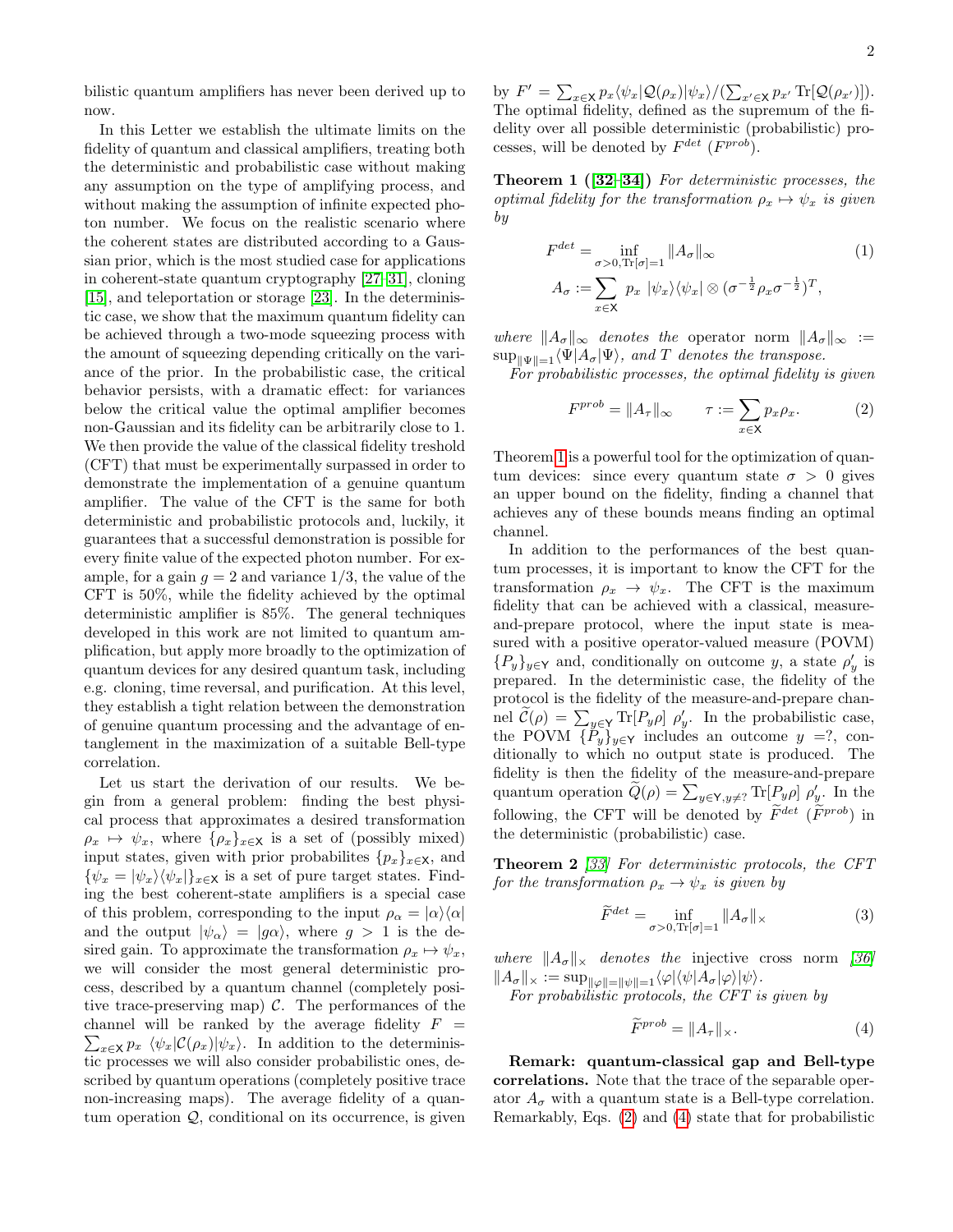processes the gap between the quantum fidelity and the CFT is equal to the gap between the maximum Bell correlation achievable with entangled states and the maximum Bell correlation achievable with separable states. This relation establishes a tight connection between the demonstration of genuine quantum processing and the violation of suitable Bell-type inequalities.

We are now ready to tackle the optimal design of quantum amplifiers and to find the corresponding CFT. To account for the prior information about the input, we introduce a probability distribution  $p(\alpha)$ , normalized as  $\int \frac{d^2\alpha}{\pi} p(\alpha) = 1$ . The most popular choice for  $p(\alpha)$ , typically considered in the literature [\[23,](#page-4-11) [27–](#page-4-14)[31\]](#page-4-15), is a Gaussian distribution with mean  $\alpha_0$  and variance  $V = 1/\lambda$ . The idealized "uniform prior" can be retrieved here in the limit  $\lambda \to 0$ . Note that it is not restrictive to consider probability distributions centred around  $\alpha_0 = 0$ : indeed, both in the deterministic and probabilistic case, the fidelity does not change if one 1) replaces the prior  $p(\alpha)$ by  $p(\alpha-\alpha_0)$ , 2) displaces the input state by  $-\alpha_0$ , and 3) displaces the output of the amplifier by  $g\alpha_0$ . For  $\alpha_0 = 0$ , the Gaussian  $p_{\lambda}(\alpha) = \lambda e^{-\lambda |\alpha|^2}$  represents the distribution of coherent states generated by a classical oscillator obeying the Boltzmann distribution and  $\langle n \rangle = 1/\lambda$  is the expected photon number. A controlled way to generate Gaussian-distributed coherent states is to prepare a two-mode squeezed state and perform a heterodyne measurement on one mode.

To determine the optimal deterministic amplifiers, it is useful to assess first the performances that can be achieved using two-mode squeezing, i.e. using quantum channels of the form

$$
\mathcal{C}_r(\rho) = \text{Tr}_B[e^{r(a^\dagger b^\dagger - ab)}(\rho \otimes |0\rangle\langle 0|)e^{-r(a^\dagger b^\dagger - ab)}], \quad (5)
$$

where r is the squeezing parameter,  $a$  and  $b$  are the annihilation operators of the input mode and of an ancillary mode, respectively, and  $Tr_B$  denotes the partial trace over the ancillary Hilbert space. Optimizing the value of the squeezing parameter one obtains the fidelity [\[33\]](#page-4-18)

<span id="page-2-1"></span>
$$
F_{g,\lambda}^{square} = \begin{cases} \frac{\lambda+1}{g^2}, & \lambda \le g-1\\ \frac{\lambda}{\lambda+(g-1)^2}, & \lambda > g-1. \end{cases}
$$
 (6)

Note the discontinuity of the first derivative of the fidelity at the critical value  $\lambda_c^{det} = g - 1$ . This value separates two different domains: for  $\lambda \leq \lambda_c^{det}$  the optimal amount of squeezing in Eq. [\(5\)](#page-2-0) is  $r = \cosh^{-1}\left(\frac{g}{\lambda+1}\right)$ , while for all values  $\lambda > \lambda_c^{det}$  the optimal value is  $r = 0$ , corresponding to no squeezing at all. In other words, when the prior information about the input state is large (i.e. when the variance is small), the best amplifying strategy consists in leaving the state unamplified. In the case of 1-to-2 cloning, this fact was noted by Cochrane,

Ralph, and Dolińska  $[15]$ , who assumed from the start cloning processes based on two-mode squeezing. Armed with Theorem [1,](#page-1-0) we are now in position to prove that no deterministic process can beat two-mode squeezing:

Theorem 3 (Optimal design of deterministic amplifiers [\[33\]](#page-4-18)) Two-mode squeezing is the best deterministic process for the amplification of Gaussian-distributed coherent states.

For probabilistic amplifiers, however, the situation is very different. Evaluating Eq. [\(2\)](#page-1-1) we get [\[33\]](#page-4-18)

$$
F_{g,\lambda}^{prob} = \begin{cases} \frac{\lambda+1}{g^2}, & \lambda \le g^2 - 1\\ 1 & \lambda > g^2 - 1. \end{cases}
$$
 (7)

The difference with the deterministic case is dramatic: above the the critical value  $\lambda_c^{prob} = g^2 - 1$  probabilistic processes allow for noiseless amplification. Fidelity arbitrarily close to  $F_{g,\lambda}^{prob}$  can be reached as follows:

Theorem 4 (Optimal design of probabilistic amplifiers [\[33\]](#page-4-18)) The best probabilistic amplifier for Gaussian-distributed coherent states is

- 1. for  $\lambda \leq \lambda_c^{det}$ , the two-mode squeezer [\(5\)](#page-2-0) with squeezing parameter  $r = \cosh^{-1}[g/(\lambda+1)]$
- 2. for  $\lambda_c^{det} < \lambda \leq \lambda_c^{prob}$ , a quantum operation  $\mathcal{Q}_N(\rho) = Q_N \rho Q_N$  with  $Q_N \propto \sum_{n=0}^N [(\lambda +$  $(1)/g]^n|n\rangle\langle n|$ , achieving fidelity  $F_{g,\lambda}^{prob} = (1+\lambda)/g^2$ exponentially fast in the limit  $N \to \infty$
- <span id="page-2-0"></span>3. for  $\lambda > \lambda_c^{prob}$ , a quantum operation  $\mathcal{Q}_N(\rho)$  =  $Q_N \rho Q_N$  with  $Q_N \propto \sum_{n=0}^N g^n |n\rangle\langle n|$ , achieving the fidelity  $F^{prob}_{g,\lambda} = 1$  exponentially fast in the limit  $N \to \infty$ .

Note that for  $\lambda > g - 1$  the optimal quantum operations are non-Gaussian, whereas for  $\lambda = 0$  ("uniform prior") the optimal deterministic and probabilistic amplifiers coincide and are Gaussian. Noiseless amplification is only possible when the expected photon number is finite.

Suppose now that an experiment aims at demonstrating quantum amplification—or equivalently, cloning—of a coherent state. Thanks to Theorem [2,](#page-1-3) we can easily find the analytical expression of the CFT, also specifying the best measure-and-prepare channel. The result applies to both deterministic and probabilistic protocols, and, as an extra bonus, provides a coincise derivation of the quantum benchmark for teleportation and storage of coherent states found by Hammerer, Wolf, Polzik, and Cirac [\[23\]](#page-4-11), which is retrieved here in the special case of no amplification  $(g = 1)$ .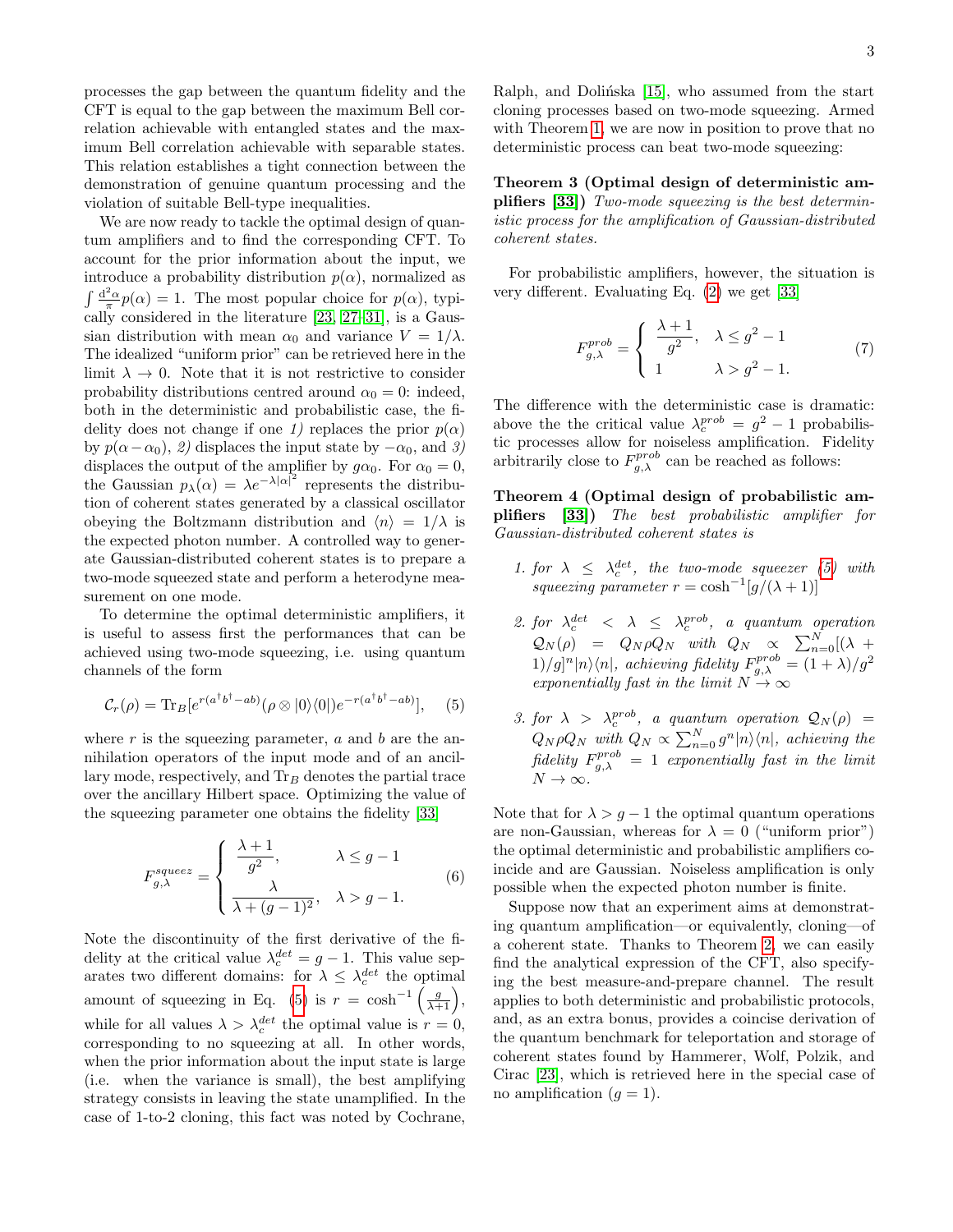**Theorem 5 (Benchmark for quantum amplifiers [\[33\]](#page-4-18))** the attenuation channel transforming the coherent state The CFT for the amplification of Gaussian-distributed coherent states is given by

<span id="page-3-7"></span>
$$
\widetilde{F}_{g,\lambda} = \frac{1+\lambda}{1+\lambda+g^2} \tag{8}
$$

both for deterministic and probabilistic protocols. The above value is achieved by a heterodyne measurement  $P(\hat{\alpha})\frac{d^2\hat{\alpha}}{\pi} = |\hat{\alpha}\rangle\langle\hat{\alpha}| \frac{d^2\hat{\alpha}}{\pi}$  followed by the conditional prepa- $\left| \begin{array}{c} \text{ratio}\ \text{of}\ \text{the}\ \text{coherent}\ \text{state} \end{array} \right|$  $\frac{g\hat{\alpha}}{1+\lambda}$ .

Eqs. [6,](#page-2-1) [25](#page-9-0) and [8](#page-3-7) represent good news for experimental demonstrations: they prove that genuine quantum amplification can be demonstrated for every finite value of the expected photon number. As an illustration, consider the demonstration of probabilistic amplification provided by Zavatta, Fiuráček and Bellini in Ref. [\[22\]](#page-4-10). In this case, the amplifier is designed to achieve gain  $g = 2$ . By Eq. [\(25\)](#page-9-0), noiseless amplification requires at least  $\lambda \geq 3$ , which is actually a reasonable value in the experiment (choosing  $\lambda = 3$  puts the maximum amplitude tested in the experiment,  $|\alpha_{\text{max}}|^2 \approx 1.0$ , at three standard deviations from the mean photon number  $\langle n \rangle = 1/3$ , effectively cutting off the values  $|\alpha| > 1$ ). For  $\lambda = 3$ , Eqs. [\(6\)](#page-2-1) and [\(25\)](#page-9-0) give  $F_{g=2,\lambda=3}^{square}=85\%$  and  $\widetilde{F}_{g=2,\lambda=3}=50\%$ for the fidelity of the best deterministic amplifier and for the CFT, respectively [\[35\]](#page-4-20). The average of the experimental fidelities  $F_{exp} \approx 0.99/0.91/0.67$ , corresponding to the amplitudes  $|\alpha| \approx 0.4/0.7/1.0$ , gives a value that is well above the benchmark for genuine quantum processing, but also very close to the value that can be achieved by deterministic amplifiers. One should observe, however, that the small number of values of  $|\alpha|$  probed in the experiment precludes an accurate data analysis, as the average over few values of  $\alpha$  is very sensitive to statistical fluctuations. Our analysis suggest that, although the available data show a neat quantum advantage over measure-and-prepare strategies, further experimental investigations would be desirable to enable a statistically significant analysis of the advantage of probabilistic amplifiers. To guarantee a fair sampling, the ideal setup would be to test the amplifier on Gaussian-distributed coherent states generated randomly by a heterodyne measurement on one side of a two-mode squeezed state.

The classical limit of quantum amplifiers. For  $\lambda \leq g-1$ , the gap between the quantum fidelity and the CFT is equal to the gap between entangled and separable states in the Bell correlation  $\langle A_\tau \rangle$ . The gap vanishes in the limit  $q \to \infty$ , and the fundamental reason is that an amplifier with infinite gain is classical, like a cloning device producing infinite clones [\[37](#page-4-21)[–39\]](#page-4-22). This point is made very clear by our results: denoting by  $\mathcal{C}_{g,\lambda}$  and by  $\mathcal{C}_{g,\lambda}$  the optimal quantum amplifier and the optimal measure-andprepare amplifier, for  $\lambda \leq g-1$  we have the remarkable re-lation [\[33\]](#page-4-18)  $\widetilde{C}_{g,\lambda} = \mathcal{A}_{\frac{g}{\sqrt{g^2 + (\lambda + 1)^2}}} C_{\sqrt{g^2 + (\lambda + 1)^2},\lambda}$ , where  $\mathcal{A}_{\eta}$  is

 $|\alpha\rangle$  into  $|\eta\alpha\rangle$ ,  $\eta \leq 1$ . In words, the best measure-andprepare strategy with gain  $g$  is equivalent to the best quantum strategy with gain  $g' = \sqrt{g^2 + (\lambda + 1)^2}$ , followed by an attenuation of  $\eta = g/\sqrt{g^2 + (\lambda + 1)^2}$  that reduces the gain from  $g'$  to  $g$ . When the desired gain is large compared to the prior information available  $(g \gg \lambda)$ we have  $g' \approx g$  and  $\eta \approx 1$ , which imply  $\widetilde{C}_{g,\lambda} \approx C_{g,\lambda}$ .

In conclusion, we established the ultimate quantum limits to the deterministic and probabilistic amplification of Gaussian-distributed coherent states, without making any assumption on the nature of the amplifier and without making the unrealistic assumption of uniform distribution over coherent states. For probabilistic amplifiers, we discovered the presence of a critical value of the expected photon number, below which noiseless amplification becomes possible. Furthermore, we provided the quantum benchmark that has to be surpassed in order to establish the successful experimental demonstration of a genuine quantum amplifier. Our results show an intriguing link between genuine quantum amplification and the maximization of a suitable Bell-type correlation, and, in addition, they guarantee that a successful demonstration is possible for any finite value of the expected photon number.

Acknowledgments. This work is supported by the National Basic Research Program of China (973) 2011CBA00300 (2011CBA00301), by the 1000 Youth Fellowship Program of China, and by the National Natural Science Foundation of China through Grants 61033001 and 61061130540. We acknowledge the support of Perimeter Institute for Theoretical Physics, where this work was started. Research at Perimeter Institute for Theoretical Physics is supported in part by the Government of Canada through NSERC and by the Province of Ontario through MRI. We thank the anonymous referees for inspiring a significant strengthening of our results, G Adesso and M Bellini for their advise on the comparison with experimental works and S Pirandola for comments on an earlier version of the manuscript.

- <span id="page-3-0"></span><sup>∗</sup> Electronic address: [gchiribella@mail.tsinghua.edu.cn](mailto:gchiribella@mail.tsinghua.edu.cn)
- <span id="page-3-1"></span>† Electronic address: [xiejy09@mails.tsinghua.edu.cn](mailto:xiejy09@mails.tsinghua.edu.cn)
- <span id="page-3-2"></span>‡ URL: <http://iiis.tsinghua.edu.cn>
- <span id="page-3-3"></span>[1] S. L. Braunstein and P. van Loock, Rev. Mod. Phys. 77, 513 (2005).
- <span id="page-3-4"></span>[2] C. Weedbrook, S. Pirandola, R. Garca-Patrón, N.J. Cerf, T.C. Ralph, J.H. Shapiro and S. Lloyd, Rev. Mod. Phys. 84, 621 (2012).
- <span id="page-3-5"></span>[3] N. Bergeal, F. Schackert, M. Metcalfe, R. Vijay, V. E. Manucharyan, L. Frunzio, D. E. Prober, R. J. Schoelkopf, S. M. Girvin, and M. H. Devoret, Nature 465, 64 (2010).
- <span id="page-3-6"></span>[4] D. Kinion and J. Clarke, Appl. Phys. Lett. 98, 202503 (2011).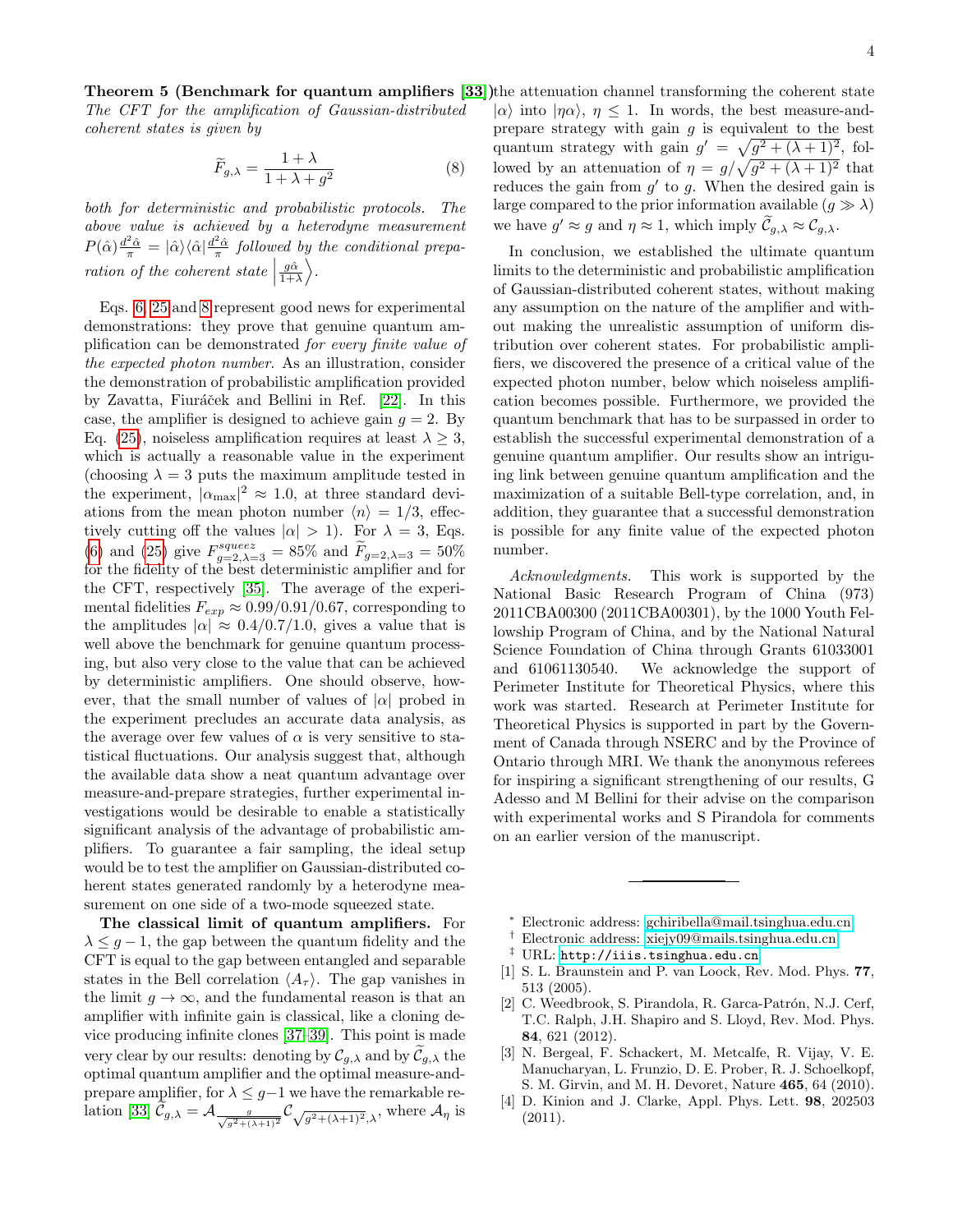- <span id="page-4-0"></span>[5] H. Heffner, Proc. IRE **50**(7), 1604 (1962).
- [6] C. M. Caves, Phys. Rev. D 26, 1817 (1982).
- <span id="page-4-1"></span>[7] C. M. Caves, J. Combes, Z. Jiang, and S. Pandey, Phys. Rev. A 86, 063802 (2012).
- <span id="page-4-2"></span>[8] A. A. Clerk, M. H. Devoret, S. M. Girvin, F. Marquardt, and R. J. Schoelkopf, Rev. Mod. Phys. 82, 1155 (2010).
- <span id="page-4-3"></span>[9] U. L. Andersen, V. Josse, G. Leuchs, Phys. Rev. Lett. 94, 240503 (2005).
- <span id="page-4-4"></span>[10] S. Koike, H. Takahashi, H. Yonezawa, N. Takei, S. L. Braunstein, T. Aoki, and A. Furusawa, Phys. Rev. Lett. 96, 060504 (2006).
- <span id="page-4-5"></span>[11] H. J. Kimble, Nature 453, 1023 (2008).
- <span id="page-4-6"></span>[12] N. J. Cerf, A. Ipe, and X. Rottenberg, Phys. Rev. Lett. 85, 1754 (2000).
- [13] G. Lindblad, J. Phys. A **33**, 5059 (2000).
- [14] N. J. Cerf and S. Iblisdir, Phys. Rev. A 62, 040301  $(2000).$
- <span id="page-4-7"></span>[15] P. T. Cochrane, T. C. Ralph, A. Dolinska, Phys. Rev. A 69, 042313 (2004).
- <span id="page-4-8"></span>[16] N. J. Cerf, O. Kruger, P. Navez, R. F. Werner, M. M. Wolf, Phys. Rev. Lett. 95, 070501 (2005).
- <span id="page-4-9"></span>[17] T. C. Ralph and A. P. Lund, in Proceedings of of 9th International Conference on Quantum Communication Measurement and Computing Proceedings of 9th International, A. Lvovsky, ed., p. 155, AIP, New York (2009).
- [18] P. Marek and R. Filip, Phys. Rev. A **81**, 022302 (2010).
- <span id="page-4-13"></span>[19] G. Y. Xiang, T. C. Ralph, A. P. Lund, N. Walk, and G. J. Pryde, Nature Photon. 4, 316319 (2010).
- [20] F. Ferreyrol, M. Barbieri, R. Blandino, S. Fossier, R. Tualle-Brouri, and P. Grangier, Phys. Rev. Lett. 104, 123603 (2010).
- [21] M. A. Usuga, C.R. Müller, C. Wittmann, P. Marek, R. Filip, C. Marquardt, G. Leuchs, and U. L. Andersen, Nature Phys. 6, 767771 (2010).
- <span id="page-4-10"></span>[22] A. Zavatta, J. Fiurášek, and M. A. Bellini, Nature Photon. 5, 5260 (2011).
- <span id="page-4-11"></span>[23] K. Hammerer, M. M. Wolf, E. S. Polzik, and J. I. Cirac,

Phys. Rev. Lett. 94, 150503 (2005).

- [24] G. Adesso and G. Chiribella, Phys. Rev. Lett. 100, 170503 (2008).
- [25] M. Owari, M. B. Plenio, E. S. Polzik, A. Serafini, M. M. Wolf, New J. Phys. 10, 113014, (2008).
- <span id="page-4-12"></span>[26] J. Calsamiglia, M. Aspachs, R. Muñoz-Tapia, and E. Bagan, Phys. Rev. A 79, 050301(R) (2009).
- <span id="page-4-14"></span>[27] F. Grosshans and P. Grangier, Phys. Rev. Lett. 88, 057902 (2002).
- [28] F. Grosshans, G. Van Assche, J. Wenger, R. Brouri, N. J. Cerf, and P. Grangier, Nature 421, 238 (2003).
- [29] S. Iblisdir, G. Van Assche, and N. J. Cerf, Phys. Rev. Lett. 93, 170502 (2004).
- [30] M. Heid and N. Lütkenhaus, Phys. Rev. A **76**, 022313 (2007).
- <span id="page-4-15"></span>[31] B. Qi, L. L. Huang, L. Qian, and H. K. Lo, Phys.Rev.A 76, 052323 (2007).
- <span id="page-4-16"></span>[32] R. König, R. Renner, and C. Schaffner, IEEE Trans. Inf. Th. 55, 4337 (2009).
- <span id="page-4-18"></span>[33] G. Chiribella and J. Xie, supplemental material.
- <span id="page-4-17"></span>[34] J. Fiurášek, Phys. Rev. A  $70$ , 032308 (2004)
- <span id="page-4-20"></span>[35] Note the significant difference with the values  $F_{g=2,\lambda=0}$  =  $1/4$  and  $F_{g=2, \lambda=0} = 1/5$  corresponding to the uniform distribution over coherent states.
- <span id="page-4-19"></span>[36] M. Takesaki, Theory of Operator Algebras I, Springer Verlag (2002).
- <span id="page-4-21"></span>[37] J. Bae and A. Acín, Phys. Rev. Lett.  $97, 030402$  (2006).
- [38] G. Chiribella and G. M. D'Ariano, Phys. Rev. Lett. 97, 250503 (2006).
- <span id="page-4-22"></span>[39] G. Chiribella, Lecture Notes in Computer Science, vol. 6519/2011, 9, (2011).
- <span id="page-4-24"></span>[40] A. C. Doherty, P. A. Parrilo, and F. M. Spedalieri, Phys. Rev. Lett. 88, 187904 (2002).
- <span id="page-4-25"></span><span id="page-4-23"></span>[41] U. Grenander and G. Szegö, Toeplitz Forms and Their Applications (Univ. of Calif. Press, Berkeley, 1958).

### Proof of Theorem 1: General expression for the optimal quantum fidelity

1. Deterministic case. For a generic quantum channel C and for an arbitrary quantum state  $\sigma > 0$ , it is easy to prove the upper bound

$$
F \le ||A_{\sigma}||_{\infty}
$$
  
\n
$$
A_{\sigma} := \sum_{x \in \mathsf{X}} p_x \ |\psi_x\rangle\langle\psi_x| \otimes \left(\sigma^{-\frac{1}{2}} \rho_i \sigma^{-\frac{1}{2}}\right)^T.
$$
\n(9)

The proof runs as follows:

$$
F = \sum_{x \in \mathsf{X}} p_x \langle \psi_x | \mathcal{C} \left[ \left( \sigma^{\frac{1}{2}} \right) \left( \sigma^{-\frac{1}{2}} \rho_x \sigma^{-\frac{1}{2}} \right) \left( \sigma^{\frac{1}{2}} \right) \right] | \psi_x \rangle
$$
  
= 
$$
\sum_{x \in \mathsf{X}} p_x \operatorname{Tr} \left[ | \psi_x \rangle \langle \psi_x | \otimes \left( \sigma^{-\frac{1}{2}} \rho_x \sigma^{-\frac{1}{2}} \right)^T \Phi_{\sigma, \mathcal{C}} \right]
$$
  
= 
$$
\operatorname{Tr} [A_{\sigma} \Sigma_{\mathcal{C}}],
$$

where  $\Phi_{\sigma,C}$  is the quantum state defined by

$$
\Phi_{\sigma,C} := (\mathcal{C} \otimes \mathcal{I})(|\sigma^{\frac{1}{2}}\rangle\hspace{-0.05cm}\rangle\langle\hspace{-0.04cm}\langle \sigma^{\frac{1}{2}}|) \qquad |\sigma^{\frac{1}{2}}\rangle\hspace{-0.04cm}\rangle := \sum_{m,n} \langle m|\sigma^{\frac{1}{2}}|n\rangle \;|m\rangle|n\rangle.
$$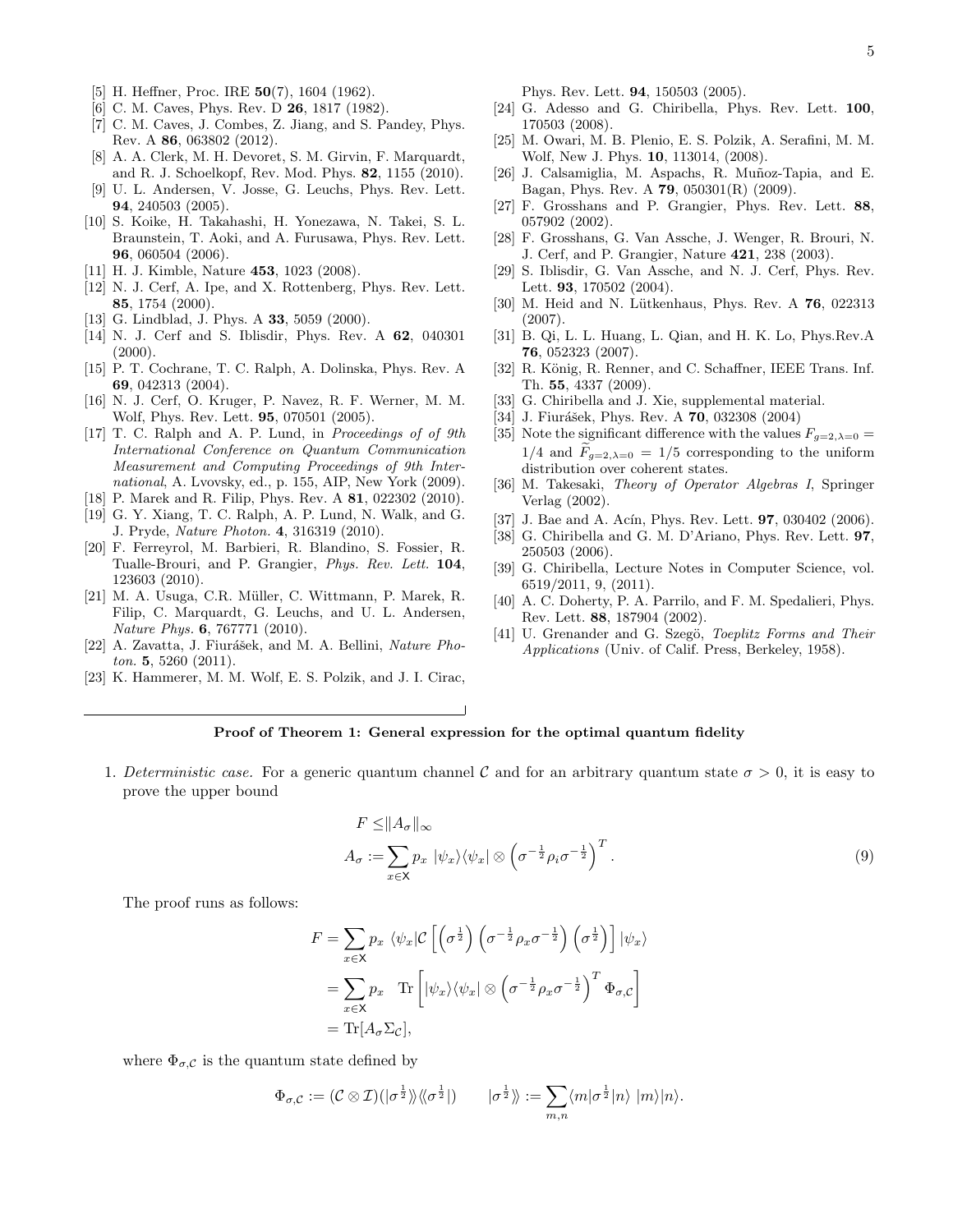The bound of Eq. [\(9\)](#page-4-23) then follows from the inequality  $|\text{Tr}[A_{\sigma}\Phi_{\sigma,c}]| \leq \|A_{\sigma}\|_{\infty}$ , valid for every quantum state  $\Phi_{\sigma,C}$ . Hence, we conclude that the maximum of the fidelity over all quantum channels, denoted by  $F^{det}$  satisfies

$$
F^{det} \le \inf_{\sigma > 0, \text{Tr}[\sigma] = 1} \|A_{\sigma}\|_{\infty}.\tag{10}
$$

On the other hand, using the duality of semidefinite programming, one can show that the bound can be achieved. In the case where the input and ouput states live in finite-dimensional Hilbert spaces, the proof was given by König, Renner, and Schaffner in Ref.[\[32\]](#page-4-16). For completeness, we present it here in the language of our paper. Without loss of generality, we assume that the average input state

<span id="page-5-0"></span>
$$
\tau := \sum_{x \in \mathsf{X}} p_x \, \, \rho_x
$$

is strictly positive [the latter condition can be imposed by restricting the action of the channel  $\mathcal C$  to the support of  $\tau$ . In this case, the fidelity can be written as

$$
F = \text{Tr}[AC] \qquad A := \sum_{x \in \mathsf{X}} p_x \, |\psi_x\rangle\langle\psi_x| \otimes \rho_x^T, \quad C := (\mathcal{C} \otimes \mathcal{I})(|I_{in}\rangle\langle\langle I_{in}|), \quad |I_{in}\rangle := \sum_{n=1}^{\dim(\mathcal{H}_{in})} |n\rangle|n\rangle. \tag{11}
$$

where  $C$ , the Choi operator of the channel  $C$ , satisfies the normalization condition

$$
\text{Tr}_{out}[C] = I_{in},\tag{12}
$$

 $Tr_{out}$  and  $I_{in}$  denoting the partial trace on the output Hilbert space and the identity on the input Hilbert space, respectively. Since every positive operator  $C \geq 0$  satisfying Eq. [\(23\)](#page-8-0) is the Choi operator of some channel, the maximum fidelity can be computed by the semidefinite program

$$
F^{det} = \max_{C \ge 0, \text{Tr}_{out}[C] = I_{in}} \text{Tr}[CA],
$$

whose value, by strong duality, is equal to

$$
F^{det} = \min_{\Lambda \ge 0, I_{out} \otimes \Lambda \ge A} \text{Tr}[\Lambda].
$$

Note that, actually,  $\Lambda$  must be strictly positive, because the average state  $\tau$  is strictly positive. Defining  $\Lambda = t\sigma^T$ , where  $t = \text{Tr}[\Lambda]$  and  $\sigma > 0$  is a density matrix, we then have

$$
F^{det} = \min \left\{ t \ge 0 \mid \exists \sigma > 0, \text{Tr}[\sigma] = 1, t(I_{out} \otimes I_{in}) \ge \left(I_{out} \otimes \sigma^{-\frac{1}{2}}\right)^T A \left(I_{out} \otimes \sigma^{-\frac{1}{2}}\right)^T \right\}
$$
  
\n
$$
= \min_{\sigma > 0, \text{Tr}[\sigma] = 1} \left\| \left(I_{out} \otimes \sigma^{-\frac{1}{2}}\right)^T A \left(I_{out} \otimes \sigma^{-\frac{1}{2}}\right)^T \right\|_{\infty}
$$
  
\n
$$
= \min_{\sigma > 0, \text{Tr}[\sigma] = 1} \|A_{\sigma}\|_{\infty}
$$
\n(13)

Hence, in finite dimensions we have a guarantee that the bound of Eq. [\(10\)](#page-5-0) can be achieved by a quantum channel. When the input and output Hilbert spaces are infinite dimensional, we show that, in most relevant cases, one can reduce the problem to the finite dimensional case by truncating the dimension. The technical details of the truncation are provided in the last section of this supplemental material.

2. Probabilistic case  $\beta$ 4. For an arbitrary quantum operation Q, the fidelity is given by

<span id="page-5-1"></span>
$$
F = \frac{\sum_{x \in \mathbf{X}} p_x \langle \psi_x | \mathcal{Q}(\rho_x) | \psi_x \rangle}{\text{Tr}[\mathcal{Q}(\tau)]}.
$$

Following the same proof as in the deterministic case, we get

$$
F = \frac{\text{Tr}[\Phi_{\tau,Q}A_{\tau}]}{\text{Tr}[\mathcal{Q}(\tau)]} = \frac{\text{Tr}[\Phi_{\tau,Q}A_{\tau}]}{\text{Tr}[\Phi_{\tau,Q}]} = \text{Tr}[\Sigma_{\tau,Q}A_{\tau}] \qquad \Sigma_{\tau,Q} := \Phi_{\tau,Q}/\text{Tr}[\Phi_{\tau,Q}].
$$
\n(14)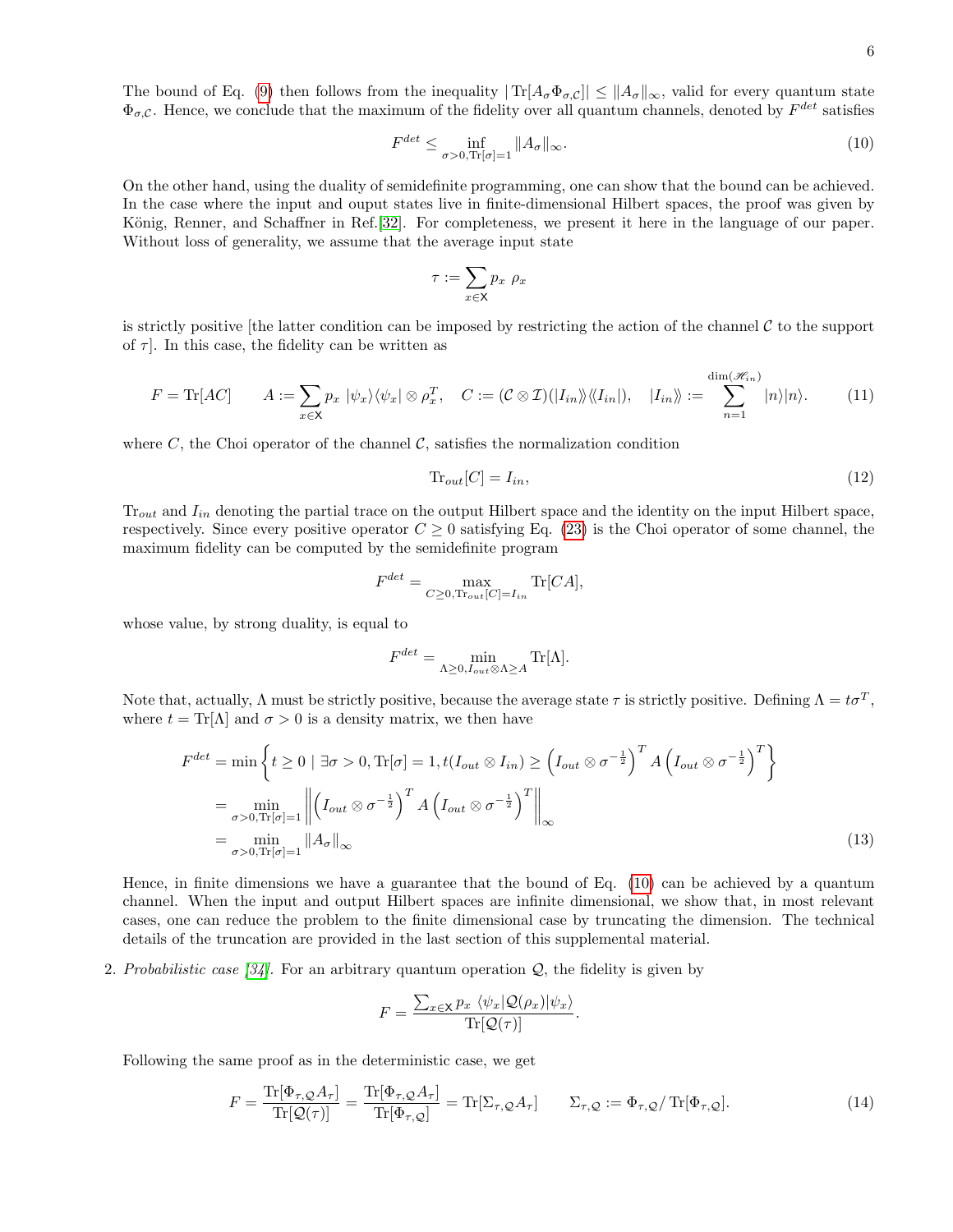Hence, we have the upper bound  $F \leq ||A_\tau||_\infty$ . In finite dimensions, the bound can be achieved by taking the eigenvector of  $A_{\tau}$  with maximum eigenvalue, denoted by  $|\Psi\rangle$ , and using the state

$$
|\widetilde{\Psi}\rangle:=\frac{(I_{out}\otimes\tau^{-\frac{1}{2}})^T|\Psi\rangle}{\|(I_{out}\otimes\tau^{-\frac{1}{2}})^T|\Psi\rangle\|}
$$

as the resource state in a probabilistic teleportation protocol. In infinite dimensions, the optimal fidelity is achieved in the limit, using approximate teleportation. Note that  $A<sub>\tau</sub>$  itself may have only approximate eigenvectors.

### Proof of theorem 2: general expression for the CFT

1. Deterministic case. For a generic measure-and-prepare channel  $\tilde{\mathcal{C}}$  and for every state  $\sigma > 1$ , it is easy to prove the upper bound

$$
\overline{F} \le ||A_{\sigma}||_{\times} \nA_{\sigma} := \sum_{x \in \mathsf{X}} p_x \ |\psi_x\rangle\langle\psi_x| \otimes \left(\sigma^{-\frac{1}{2}} \rho_x \sigma^{-\frac{1}{2}}\right)^T.
$$
\n(15)

The proof is the same as the proof of Lemma 1, with the only difference that now the state  $\Phi_{\sigma \tilde{C}} = (\tilde{C} \otimes$  $\mathcal{I}(|\sigma^{\frac{1}{2}})\rangle\langle\langle\sigma^{\frac{1}{2}}|\rangle$  is separable. By definition of the injective cross norm, we have  $\text{Tr}[A_{\sigma}\Phi_{\sigma,\tilde{C}}] \leq \|A_{\sigma}\|_{\times}$ , for every separable quantum state  $\Phi_{\sigma \tilde{\sigma}}$ . Hence, the CFT will be bounded as

<span id="page-6-0"></span>
$$
\widetilde{F}^{det} \le \inf_{\sigma > 0, \text{Tr}[\sigma] = 1} \|A_{\sigma}\|_{\times}.\tag{16}
$$

Like in the proof of Lemma 1, we can use the duality of semidefinite programming to show that the upper bound is actually an equality. Again, we first consider first the case where the input and output Hilbert spaces are finite-dimensional Hilbert spaces, and the average input state

$$
\tau := \sum_{x \in \mathsf{X}} p_x \, \, \rho_x
$$

is strictly positive. In this case, the fidelity can be written as

$$
F = \text{Tr}[A\widetilde{C}] \qquad A := \sum_{x \in \mathsf{X}} p_x \ |\psi_x\rangle\langle\psi_x| \otimes \rho_x^T, \quad \widetilde{C} := (\widetilde{C} \otimes \mathcal{I})(|I_{in}\rangle\langle\langle I_{in}|), \tag{17}
$$

where the Choi operator  $\tilde{C}$  is now separable. To turn the separability condition into a semidefinite program, we now use the n-extendability condition of Ref. [\[40\]](#page-4-24), stating that  $\tilde{C}$  is separable if and only if, for every  $n \in \mathbb{N}$ there exists an *n*-symmetric extension, that is, an operator  $\tilde{C}_n$  on  $\mathscr{H}_{out}^{\otimes N} \otimes \mathscr{H}_{in}$  such that

(a)  $\widetilde{C}_n$  extends  $\widetilde{C}$ , i.e.

 $\blacksquare$ 

$$
\text{Tr}_{n-1}[\widetilde{C}_n] = \widetilde{C}
$$

 $(\text{Tr}_k$  denoting the partial trace over the first k output spaces), and

(b)  $C_n$  is invariant under permutation of the outputs.

Permutation invariance can be expressed as  $(\Pi_n \otimes \mathcal{I}_{in})(\widetilde{C}_n) = C_n$ , where  $\Pi_n$  is the permutation-twirling

$$
\Pi_n(\rho) = \frac{1}{n!} \sum_{\pi \in S_n} U_{\pi} \rho U_{\pi}^{\dagger},
$$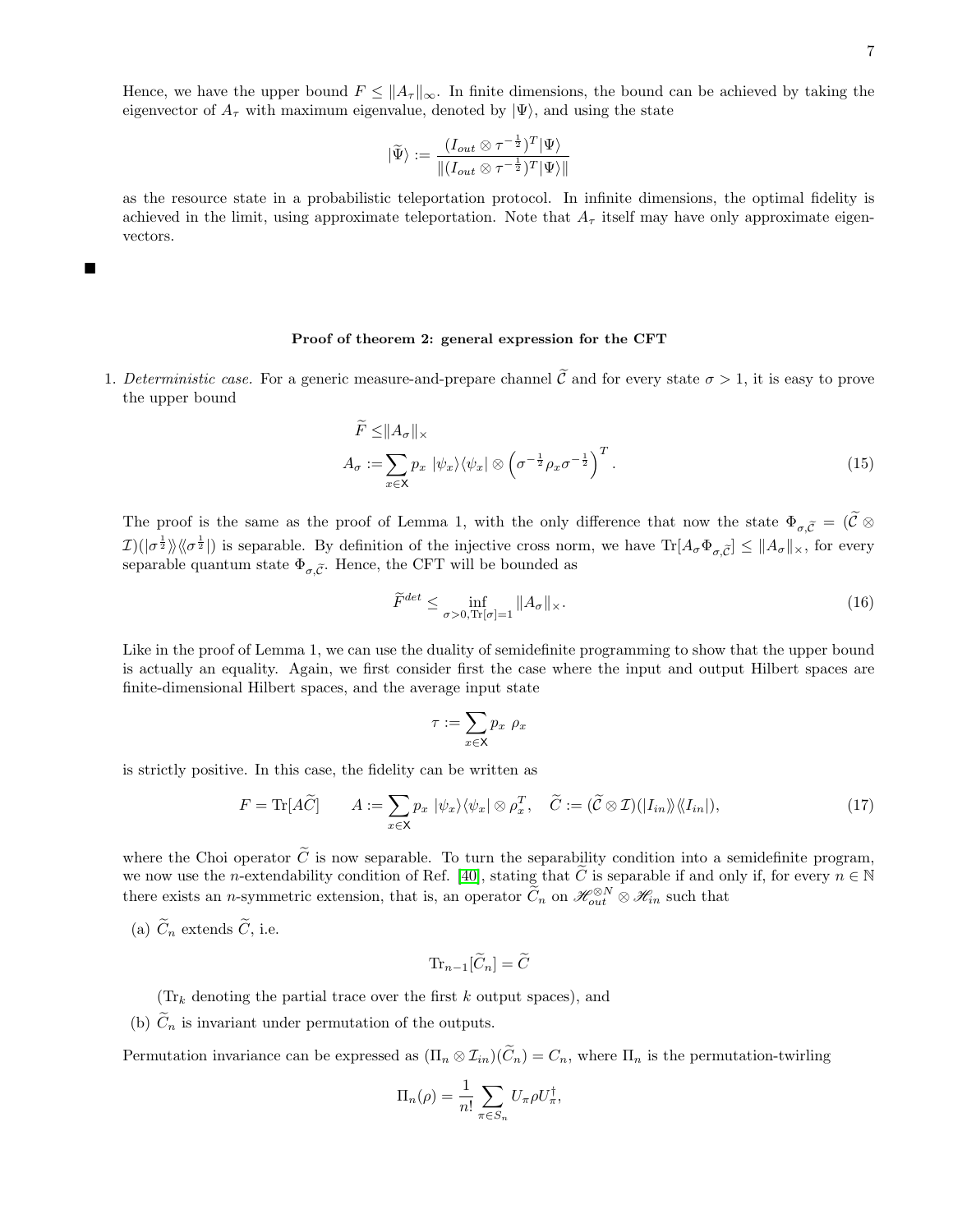$U_{\pi}$  being the unitary operator that implements the permutation  $\pi \in S_n$  of the n output spaces. We can then express the maximum fidelity over all measure-and-prepare channels as

$$
\widetilde{F}^{det} = \inf_{n \in \mathbb{N}} \max_{\widetilde{C}_n \ge 0, (\Pi \otimes \mathcal{I}_{in})(\widetilde{C}_n) = \widetilde{C}_n, \text{Tr}_n[\widetilde{C}_n] = I_{in}} \text{Tr}[\widetilde{C}_n(I_{n-1} \otimes A)]
$$
\n
$$
= \inf_{n \in \mathbb{N}} \max_{C_n \ge 0, \text{Tr}_n[C_n] = I_{in}} \text{Tr}[C_n(\Pi_n \otimes \mathcal{I}_{in})(I_{n-1} \otimes A)]
$$

Using strong duality for the maximization over  $C_n$ , we obtain

$$
\widetilde{F}^{det} = \inf_{n \in \mathbb{N}} \min_{\Lambda_n \geq 0, I_n \otimes \Lambda_n \geq (\Pi_n \otimes \mathcal{I}_{in})(I_{n-1} \otimes A)} \text{Tr}[\Lambda_n].
$$

Now, since  $\tau$  is strictly positive, also  $\Lambda_n$  must be strictly positive. Writing  $\Lambda_n = t_n \sigma$ , with  $t_n = \text{Tr}[\Lambda_n]$  and  $\sigma > 0$ , we have

$$
\widetilde{F}^{det} = \inf_{n \in \mathbb{N}} \min \{ t_n \mid \exists \sigma > 0, \text{Tr}[\sigma] = 1, t(I_n \otimes I_{in}) \ge (\Pi_n \otimes \mathcal{I}_{in})(I_{n-1} \otimes A_{\sigma}) \}
$$
\n
$$
= \inf_{n \in \mathbb{N}} \min_{\sigma > 0, \text{Tr}[\sigma] = 1} \| (\Pi_n \otimes \mathcal{I}_{in})(I_{n-1} \otimes A_{\sigma}) \|_{\infty}
$$
\n
$$
= \inf_{n \in \mathbb{N}} \min_{\sigma > 0, \text{Tr}[\sigma] = 1} \max_{\rho_n \ge 0, \text{Tr}[\rho_n] = 1} \text{Tr} \{ \rho_n \left[ (\Pi_n \otimes \mathcal{I}_{in})(I_{n-1} \otimes A_{\sigma}) \right] \}
$$
\n
$$
= \min_{\sigma > 0, \text{Tr}[\sigma] = 1} \inf_{n \in \mathbb{N}} \max_{\rho_n \ge 0, \text{Tr}[\rho_n] = 1, (\Pi_n \otimes \mathcal{I}_{in})(\rho_n) = \rho_n} \text{Tr} \{ \text{Tr}_{n-1}[\rho_n] \mid A_{\sigma} \}
$$
\n
$$
= \min_{\sigma > 0, \text{Tr}[\sigma] = 1} \max_{\rho \text{ separable}} \text{Tr}[\rho A_{\sigma}]
$$
\n
$$
\equiv ||A_{\sigma}||_{\times}.
$$

The validity of the formula  $\widetilde{F}^{det} = \inf_{\sigma > 0, \text{Tr}[\sigma] = 1} ||A_{\sigma}||_{\times}$  in the case where the input and output Hilbert spaces are infinite dimensional can be proved using the truncation argument provided in the end of this supplementary material.

2. Probabilistic case. Inserting a measure-and-prepare quantum operation  $\tilde{Q}$  into Eq. [\(14\)](#page-5-1), we get  $\tilde{F} = \text{Tr}[A_{\tau}\Sigma_{\tau,\tilde{Q}}],$ where  $\Sigma_{\tau\tilde{Q}}$  is a separable state. This implies the bound  $\tilde{F}^{prob} \leq ||A_{\tau}||_{\times}$ . In finite dimensions, a quantum operation that achieves the bound can be obtained by taking two unit vectors  $|\psi\rangle \in \mathscr{H}_{out}$  and  $|\bar{\varphi}\rangle \in \mathscr{H}_{in}$ such that  $||A_{\tau}||_{\times} = \langle \psi | \langle \varphi | A_{\tau} | \psi \rangle | \varphi \rangle$ , and by defining  $\widetilde{\mathcal{Q}}(\rho) \propto |\psi\rangle \langle \psi | \langle \varphi | \tau^{-\frac{1}{2}} \rho \tau^{-\frac{1}{2}} | \varphi \rangle$ . In infinite dimensions, one may have to truncate the vector  $\tau^{-\frac{1}{2}}|\varphi\rangle$  to a finite dimensional subspace to make it normalizable. Letting the dimension of the subspace grow, one obtains a sequence of quantum operations with fidelity converging to  $\tilde{F}^{prob}$ .

 $\blacksquare$ 

# Proof of Eq.  $(6)$ : The performances of two-mode squeezing

A parametric amplifier  $C_r(\rho) := \text{Tr}_B[e^{r(a^\dagger b^\dagger - ab)} (\rho \otimes |0\rangle\langle 0|)e^{-r(a^\dagger b^\dagger - ab)}]$  satisfies the covariance property

$$
\mathcal{C}_r(D(\alpha)\rho D(\alpha)^{\dagger}) = D(\alpha \cosh r)\mathcal{C}_r(\rho)D^{\dagger}(\alpha \cosh r) \qquad \forall \alpha \in \mathbb{C},
$$

for every trace-class operator  $\rho \in \mathcal{T}(\mathcal{H})$ . Moreover, we have

<span id="page-7-0"></span>
$$
\mathcal{C}_r(|0\rangle\langle 0|) = (1-x)\sum_{n=0}^{\infty} x^n |n\rangle\langle n| := \rho_x \qquad x = \tanh^2 r. \tag{18}
$$

Combining these two facts, the amplification fidelity of the channel  $\mathcal{C}_r$  is given by

$$
F_{g,\lambda}^{r} = \int_{\alpha \in \mathbb{C}} \frac{d^{2} \alpha}{\pi} \lambda e^{-\lambda |\alpha|^{2}} \langle (g - \cosh r) \alpha | \rho_{x} | (g - \cosh r) \alpha \rangle
$$
  
= 
$$
\int_{\alpha \in \mathbb{C}} \frac{d^{2} \alpha}{\pi} \frac{\lambda}{\cosh^{2} r} e^{-\lambda |\alpha|^{2}} e^{-\frac{(g - \cosh r)^{2} |\alpha|^{2}}{\cosh^{2} r}}
$$
  
= 
$$
\frac{\lambda}{\lambda \cosh^{2} r + (g - \cosh r)^{2}}.
$$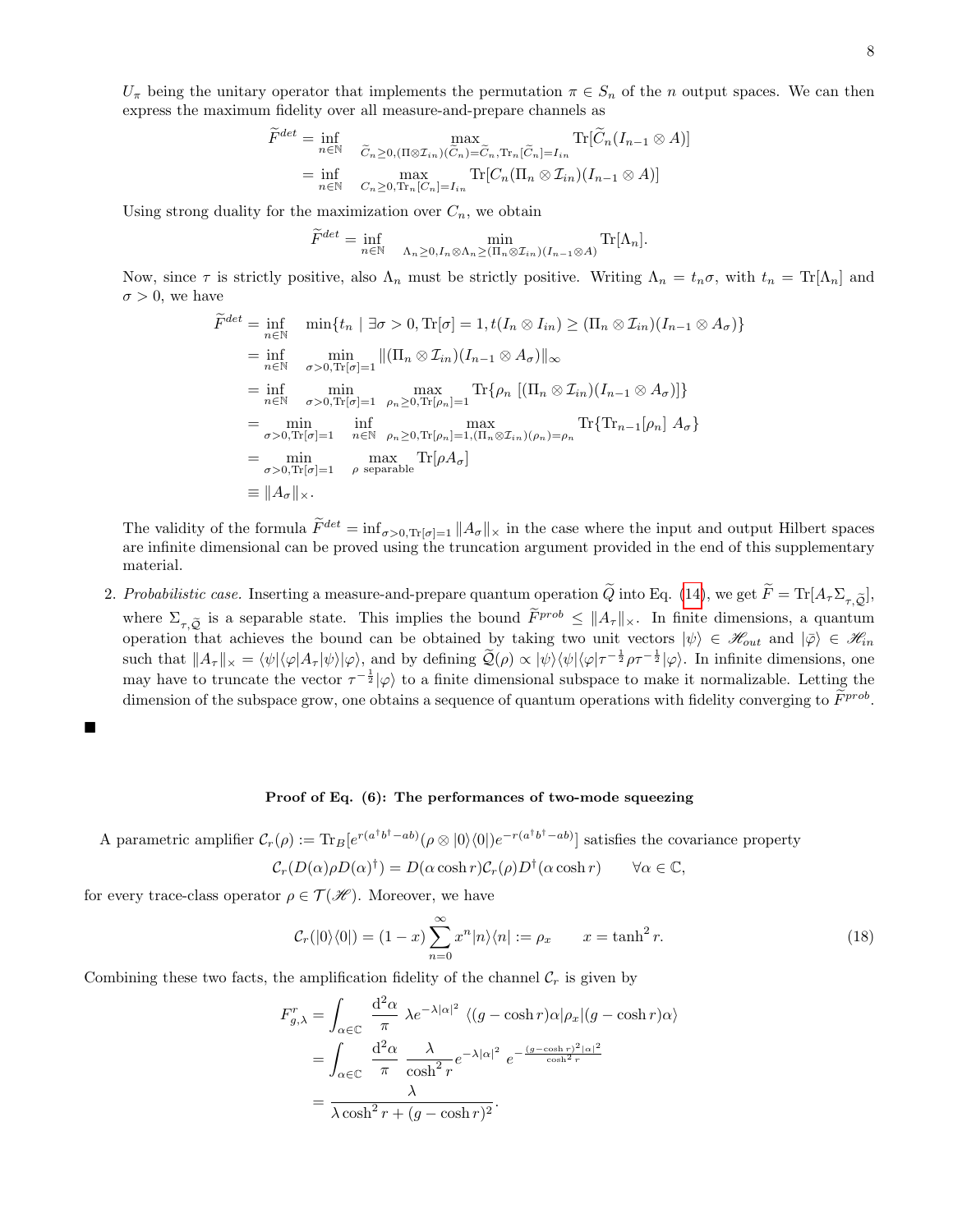The maximum of the function  $F_{g,\lambda}^r$  is achieved by  $\cosh r = g/(\lambda + 1)$  when  $g \ge \lambda + 1$  and by  $\cosh r = 1$  otherwise, thus giving

<span id="page-8-1"></span>
$$
F_{g,\lambda}^{opt} = \begin{cases} \frac{\lambda+1}{g^2}, & \lambda \le g-1\\ \lambda & \lambda > g-1. \end{cases}
$$
 (19)

which is what we wanted to prove.

### Proof of Theorem 3: Optimal design of deterministic amplifiers

**Proof.** We show that the performances of two-mode squeezing, given by Eq. [\(19\)](#page-8-1), are the best among the performances of all quantum channels. To this purpose, our strategy is to find a state  $\sigma$  such that the upper bound provided by Eq. [\(9\)](#page-4-23), matches the lower bound of Eq. [\(19\)](#page-8-1).

As an ansatz, we assume  $\sigma$  to be a thermal state, of the form

$$
\sigma_x := (1 - x) \sum_{n=0}^{\infty} x^n |n\rangle\langle n|,\tag{20}
$$

so that the operator  $A_{g,\lambda,\sigma}$  becomes

$$
A_{g,\lambda,x} := \frac{\lambda}{1-x} \int \frac{d^2\alpha}{\pi} e^{-(\lambda+1-\frac{1}{x})|\alpha|^2} |g\alpha\rangle\langle g\alpha| \otimes \left| \frac{\bar{\alpha}}{\sqrt{x}} \right\rangle \left\langle \frac{\bar{\alpha}}{\sqrt{x}} \right|.
$$
 (21)

The operator norm of  $A_{g,\lambda,x}$  can be computed using the relation  $||A_{g,\lambda,x}||_{\infty} = \lim_{p\to\infty} (\text{Tr}\, |A_{g,\lambda,x}|^p)^{\frac{1}{p}}$ . For each fixed p, the calculation consists only of Gaussian integrals: By definition, we have

$$
\text{Tr}[A_{g,\lambda,x}^p] = \left(\frac{\lambda}{1-x}\right)^p \int \frac{\mathrm{d}^{2p}\vec{\alpha}}{\pi^p} \prod_{j=1}^p \left(e^{-\left(\lambda+1-\frac{1}{x}\right)|\alpha_j|^2} \langle g\alpha_j|g\alpha_{(j+1) \mod p}\rangle \left\langle \frac{\bar{\alpha}_j}{\sqrt{x}} \middle| \frac{\bar{\alpha}_{(j+1) \mod p}}{\sqrt{x}} \right\rangle \right),
$$

where  $\vec{\alpha}$  is the complex vector  $\vec{\alpha} := (\alpha_1, \ldots, \alpha_p)^T \in \mathbb{C}^p$  and  $d^{2p}\vec{\alpha} := \prod_{j=1}^p d^2\alpha_j$ . Now, using the relation  $\langle \alpha | \beta \rangle =$  $e^{\frac{-|\beta|^2-|\alpha|^2+2\bar{\alpha}\beta}{2}}$  we obtain

$$
\text{Tr}[A_{g,\lambda,x}^p] = \left(\frac{\lambda}{1-x}\right)^p \int \frac{\mathrm{d}^{2p}\vec{\alpha}}{\pi^p} \ e^{-\left(\lambda+1-\frac{1}{x}\right)\|\vec{\alpha}\|^2} \ e^{g^2(-\|\vec{\alpha}\|^2+\vec{\alpha}^\dagger S \vec{\alpha})} \ e^{\frac{1}{x}(-\|\vec{\alpha}\|^2+\vec{\alpha}^T S \vec{\alpha}^\ast)},
$$

where S is the shift matrix defined by  $S_{jk} := \delta_{k,(j+1) \mod p}$ . Elementary algebra then gives

$$
\text{Tr}[A_{g,\lambda,x}^p] = \left(\frac{\lambda}{1-x}\right)^p \int \frac{\mathrm{d}^{2p}\vec{\alpha}}{\pi^p} e^{-\left(\lambda+1+g^2\right) \|\vec{\alpha}\|^2} e^{g^2 \vec{\alpha}^\dagger S \vec{\alpha}} e^{\frac{1}{x} \vec{\alpha}^\dagger S^T \vec{\alpha}} = \left(\frac{\lambda}{1-x}\right)^p \int \frac{\mathrm{d}^{2p}\vec{\alpha}}{\pi^p} e^{\vec{\alpha}^\dagger \Gamma_p \vec{\alpha}},
$$
\n(22)

where

$$
\Gamma_p = \begin{pmatrix}\n\lambda + 1 + g^2 & -g^2 & 0 & \cdots & 0 & -\frac{1}{x} \\
-\frac{1}{x} & \lambda + 1 + g^2 & -g^2 & \cdots & 0 & 0 \\
0 & -\frac{1}{x} & \lambda + 1 + g^2 & \cdots & 0 & 0 \\
\vdots & & & \ddots & & \\
0 & 0 & 0 & \cdots & \lambda + 1 + g^2 & -g^2 \\
-g^2 & 0 & 0 & \cdots & -\frac{1}{x} & \lambda + 1 + g^2\n\end{pmatrix}
$$

Now,  $\Gamma_p$  is a circulant matrix, and, therefore, can be unitarily diagonalized using the discrete Fourier transform. Hence, the Gaussian integral in Eq. [\(22\)](#page-8-2) can be computed with a simple change of variables, giving

<span id="page-8-2"></span><span id="page-8-0"></span>
$$
\text{Tr}[A_{g,\lambda,x}^p] = \frac{\lambda^p}{(1-x)^p \det \Gamma_p}.
$$
\n(23)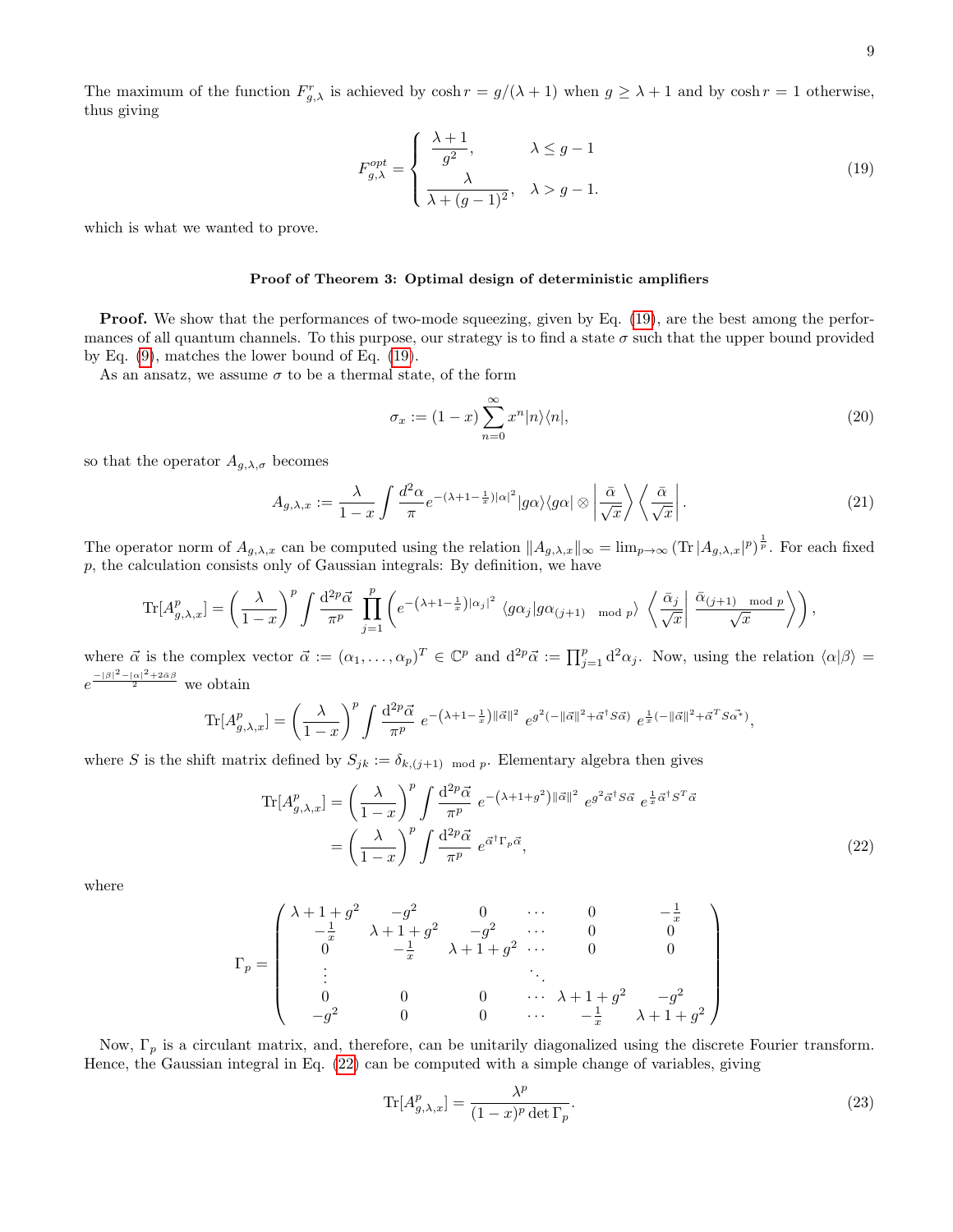Taking the p-th root and the limit  $p \to \infty$  we finally obtain

$$
||A_{g,\lambda,x}||_{\infty} = \frac{\lambda}{(1-x)\lim_{p\to\infty}(\det\Gamma_p)^{\frac{1}{p}}}.
$$

Now, the eigenvalues a circulant matrix are easily found by Fourier transforming its entries [\[41\]](#page-4-25). In our specific case, the eigenvalues of  $\Gamma_p$  are  $\gamma_{p,n} = a - b\omega_p^n - c\omega_p^{-n}$ , with  $\omega_p := \exp(2\pi i/p)$  and  $n = 0, \ldots, p-1$ . Hence, we have

$$
\lim_{p \to \infty} \ln \left( \det \Gamma_p \right)^{\frac{1}{p}} = \lim_{p \to \infty} \frac{1}{p} \sum_{n=0}^{p-1} \ln(a - b\omega_p^n - c\omega_p^{-n})
$$

$$
= \int_0^{2\pi} \frac{d\theta}{2\pi} \ln(a - be^{i\theta} - ce^{-i\theta}).
$$

For  $x \geq 1/(\lambda+1)$  we can decompose  $a - be^{i\theta} - ce^{-i\theta} = b(e^{i\theta} - y_+)(y_-e^{-i\theta} - 1)$  with  $y_{\pm} = \frac{\lambda + g^2 + 1 \pm \sqrt{(\lambda + g^2 + 1)^2 - 4g^2/x}}{2g^2}$  $\frac{x+y+1}{2g^2}$ , we finally obtain

$$
\lim_{p \to \infty} \ln \left( \det A^p_{g,\lambda,x} \right)^{\frac{1}{p}} = \int_0^{2\pi} \frac{d\theta}{2\pi} \ln[b(y_+ - e^{i\theta})] + \ln[1 - y_- e^{-i\theta}]
$$

$$
= \ln(by_+),
$$

which, inserted in Eq. [\(23\)](#page-8-0) gives

<span id="page-9-1"></span>
$$
||A_{g,\lambda,x}||_{\infty} = \frac{2\lambda}{(1-x)(\lambda+g^2+1+\sqrt{(\lambda+g^2+1)^2-4g^2/x})}.
$$
\n(24)

Finally, we separate the two cases  $\lambda > g - 1$  and  $\lambda \leq g - 1$ . For  $\lambda > g - 1$ , we choose  $x = \frac{g}{\lambda + g + (g - 1)^2}$  and obtain  $||A_{g,\lambda,x}||_{\infty} = \frac{\lambda}{\lambda + (g-1)^2}$ , matching the lower bound provided by (trivial) two-mode squeezing [Eq. [\(19\)](#page-8-1)]. For  $\lambda \leq g-1$ , we choose  $x = 1/(\lambda + 1)$  and obtain  $||A_{g,\lambda,x}||_{\infty} = (\lambda + 1)/g^2$ , again, matching the lower bound provided by two-mode squeezing [Eq. [\(19\)](#page-8-1)].  $\blacksquare$ 

# Proof of Eq. (7): fidelity of optimal probabilistic amplifiers

In the special case of Gaussian prior  $p_{\lambda}(\alpha) = \lambda e^{-\lambda |\alpha|^2}$  and for coherent input states  $\rho_{\alpha} = |\alpha\rangle\langle\alpha|$ , the average state  $\tau$  is the thermal state  $\sigma_x = (1-x)\sum_{n=0}^{\infty} x^n |n\rangle\langle n|$  for  $x = 1/(\lambda+1)$ . Then, using Eq. [\(24\)](#page-9-1) for  $x = 1/(\lambda+1)$  we get

<span id="page-9-0"></span>
$$
F_{g,\lambda}^{prob} \le \frac{2(\lambda + 1)}{\lambda + g^2 + 1 + |\lambda + 1 - g^2|},\tag{25}
$$

giving the bound  $F_{g,\lambda}^{prob} \leq (\lambda+1)/g^2$  for  $\lambda \leq g^2-1$  and  $F_{g,\lambda}^{prob} \leq 1$  for  $\lambda > g^2-1$ .

### Proof of Theorem 4: Optimal Design of Probabilistic Amplifiers

To prove the theorem, we exhibit suitable quantum operations that reach the fidelity in Eq. [\(25\)](#page-9-0).

1) Case  $\lambda > g^2 - 1$ . For the quantum operation  $\mathcal{Q}_N(\rho) = Q_N \rho Q_N^{\dagger}$  with  $Q_N \propto \sum_{n=0}^N g^n |n\rangle\langle n|$ , the fidelity is given by

$$
F_{g,\lambda,N} = \frac{\int \frac{\mathrm{d}^2 \alpha}{\pi} p_\lambda(\alpha) \ |\langle g \alpha | Q_N | \alpha \rangle|^2}{\int \frac{\mathrm{d}^2 \beta}{\pi} p_\lambda(\beta) \ \langle \beta | Q_N^\dagger Q_N | \beta \rangle}
$$
  
\n
$$
= \frac{\int \frac{\mathrm{d}^2 \alpha}{\pi} e^{-(\lambda + 1 - g^2) |\alpha^2|} \ |\langle g \alpha | P_N | g \alpha \rangle|^2}{\int \frac{\mathrm{d}^2 \beta}{\pi} e^{-(\lambda + 1 - g^2) |\beta^2|} \ \langle g \beta | P_N | g \beta \rangle} \qquad P_N := \sum_{n=0}^N |n\rangle \langle n|
$$
  
\n
$$
\geq \int \frac{\mathrm{d}^2 \alpha}{\pi} (\lambda + 1 - g^2) e^{-(\lambda + 1 - g^2) |\alpha^2|} \ [1 - 2 \langle g \alpha | (I - P_N) | g \alpha \rangle]
$$
  
\n
$$
= 1 - 2 \left( \frac{g^2}{\lambda + 1} \right)^{N+1},
$$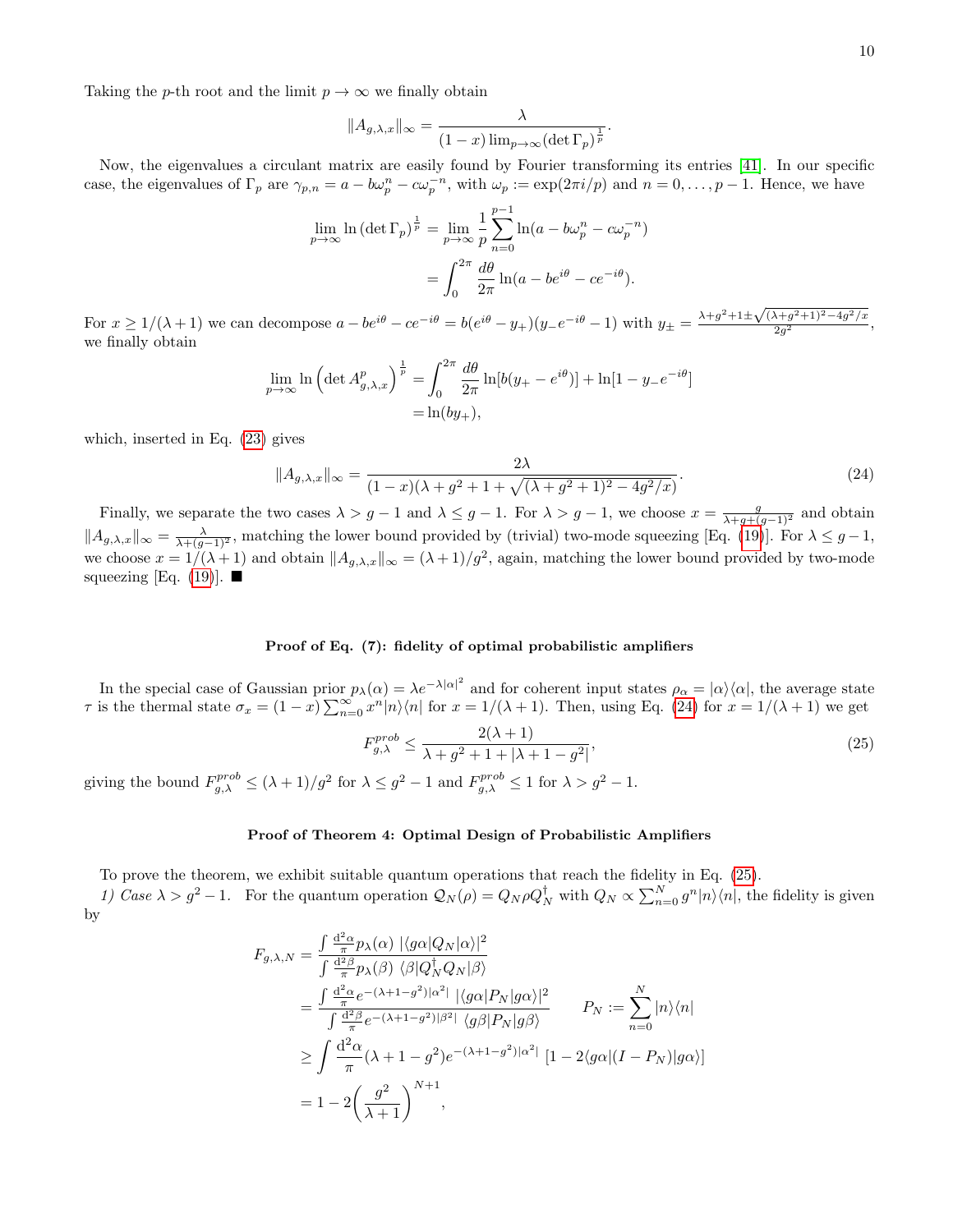which converges to 1 exponentially fast as N increases.

2) Case  $g-1 < \lambda \leq g^2-1$ . For the quantum operation  $\mathcal{Q}_N(\rho) = Q_N \rho Q_N^{\dagger}$  with  $Q_N \propto \sum_{n=0}^N x^n |n\rangle\langle n|$ , the fidelity is given by

$$
F_{g,\lambda,N} = \frac{\int \frac{d^2 \alpha}{\pi} p_\lambda(\alpha) |\langle g \alpha | Q_N | \alpha \rangle|^2}{\int \frac{d^2 \beta}{\pi} p_\lambda(\beta) |\langle \beta | Q_N^{\dagger} Q_N | \beta \rangle}
$$
  
\n
$$
= \frac{\int \frac{d^2 \alpha}{\pi} e^{-(\lambda + 1 - x^2) |\alpha^2|} |\langle g \alpha | P_N | x \alpha \rangle|^2}{\int \frac{d^2 \beta}{\pi} e^{-(\lambda + 1 - x^2) |\beta^2|} |\langle x \beta | P_N | x \beta \rangle} P_N := \sum_{n=0}^N |n \rangle \langle n|
$$
  
\n
$$
\geq \int \frac{d^2 \alpha}{\pi} (\lambda + 1 - x^2) e^{-(\lambda + 1 - x^2) |\alpha^2|} [|\langle g \alpha | x \alpha \rangle|^2 - 2 |\langle g \alpha | (I - P_N) | x \alpha \rangle|]
$$
  
\n
$$
\geq \frac{\lambda + 1 - x^2}{\lambda + 1 - x^2 + (g - x)^2} - 2 \sqrt{\mathbb{E}(\langle g \alpha | (I - P_N) | g \alpha \rangle) \mathbb{E}(\langle x \alpha | (I - P_N) | x \alpha \rangle)},
$$

where  $\mathbb{E}(f_{\alpha})$  denotes the expectation value of  $f_{\alpha}$  over the Gaussian distribution  $p_{\lambda+1-x^2}(\alpha) = (\lambda+1-x^2)e^{-(\lambda+1-x^2)|\alpha^2|}$ . Now, it is easy to obtain

$$
\mathbb{E}(\langle g\alpha|(I - P_N)|g\alpha\rangle) = \left(\frac{g^2}{g^2 + \lambda + 1 - x^2}\right)^{N+1}
$$

$$
\mathbb{E}(\langle x\alpha|(I - P_N)|x\alpha\rangle) = \left(\frac{x^2}{\lambda + 1}\right)^{N+1}.
$$

Hence, for  $x^2 < \lambda + 1$  the fidelity converges to  $\frac{\lambda + 1 - x^2}{\lambda + 1 - x^2 + (a)}$  $\frac{\lambda+1-x^2}{\lambda+1-x^2+(g-x)^2}$  exponentially fast as N increases. If  $\lambda < g^2-1$ , the condition  $x^2 < \lambda + 1$  is satisfied by choosing  $x = (\lambda + 1)/g$ , which gives fidelity  $(\lambda + 1)/g^2$  in the limit  $N \to \infty$ . If  $\lambda = g^2 - 1$ , the condition  $x^2 < \lambda + 1$  is satisfied by choosing  $x = g - \epsilon$ , which gives fidelity  $1 - O(\epsilon^2)$  in the limit  $N\rightarrow\infty.$ 

Case 3)  $\lambda \leq g - 1$ . Already treated in the deterministic case: a two-mode squeezer is optimal here.

## Proof of theorem 5: Benchmark for quantum amplifiers

**Proof.** It is immediate to check that a heterodyne measurement followed by re-preparation of the state  $\begin{bmatrix} 1 & 1 \\ 1 & 1 \end{bmatrix}$  $rac{g\hat{\alpha}}{1+\lambda}\bigg\rangle,$ corresponding to the measure-and-prepare channel

<span id="page-10-0"></span>
$$
\widetilde{\mathcal{C}}(\rho) = \int \frac{\mathrm{d}^2 \hat{\alpha}}{\pi} \langle \hat{\alpha} | \rho | \hat{\alpha} \rangle \left| \frac{g \hat{\alpha}}{1 + \lambda} \rangle \langle \frac{g \hat{\alpha}}{1 + \lambda} | \right. \tag{26}
$$

achieves the fidelity  $F_{g,\lambda} = \frac{\lambda+1}{g^2 + \lambda+1}$ .

We now prove that no measure-and-prepare channel can do better, both in the deterministic and in the nondeter-ministic case. Let us start from the deterministic case. Here we use Eq. [\(15\)](#page-6-0) and the fact that  $||A_{g,p,\sigma}||_{\times} = ||A_{g,p,\sigma}^{T_2}||_{\times}$ , T<sub>2</sub> denoting the transposition on the second Hilbert space. For the Gaussian distribution  $p_{\lambda}(\alpha) = \lambda e^{-\lambda |\alpha|^2}$ , we choose σ equal to τ, the average state of the source, given by  $\tau = (1-x)\sum_{n=0}^{\infty} x^n |n\rangle\langle n|, x = 1/(1+\lambda)$ . Denoting the corresponding operator by  $A_{g,\lambda,\tau}$ , we have

$$
A_{g,\lambda,\tau}^{T_2} = \left(\frac{\lambda}{1-x}\right) \int \frac{d^2\alpha}{\pi} e^{-\left(\lambda+1-\frac{1}{x}\right)|\alpha|^2} |g\alpha\rangle\langle g\alpha| \otimes \left|\frac{\alpha}{\sqrt{x}}\right\rangle\left\langle\frac{\alpha}{\sqrt{x}}\right|
$$
  
= 
$$
\left(\frac{\lambda}{1-x}\right) \int \frac{d^2\alpha}{\pi} e^{-\left(\lambda+1-\frac{1}{x}\right)|\alpha|^2} V_\theta^\dagger \left(|\sqrt{g^2+x^{-1}}\alpha\rangle\langle\sqrt{g^2+x^{-1}}\alpha|\otimes|0\rangle\langle0|\right) V_\theta,
$$

where  $V_{\theta} = e^{\theta(ab^{\dagger}-a^{\dagger}b)}$  is a beamsplitter operator with  $\theta = \tan^{-1}(g\sqrt{x})$ . The calculation is particularly easy for  $x = 1/(\lambda + 1)$ , where we have

$$
A_{g,\lambda,\sigma}^{T_2} = \frac{\lambda}{(1-x)(g^2+x^{-1})} \int \frac{d^2\alpha}{\pi} V_{\theta}^{\dagger} (\vert \alpha \rangle \langle \alpha \vert \otimes \vert 0 \rangle \langle 0 \vert) V_{\theta}
$$
  
= 
$$
\left(\frac{\lambda+1}{g^2+\lambda+1}\right) V_{\theta}^{\dagger}(I \otimes \vert 0 \rangle \langle 0 \vert) V_{\theta}.
$$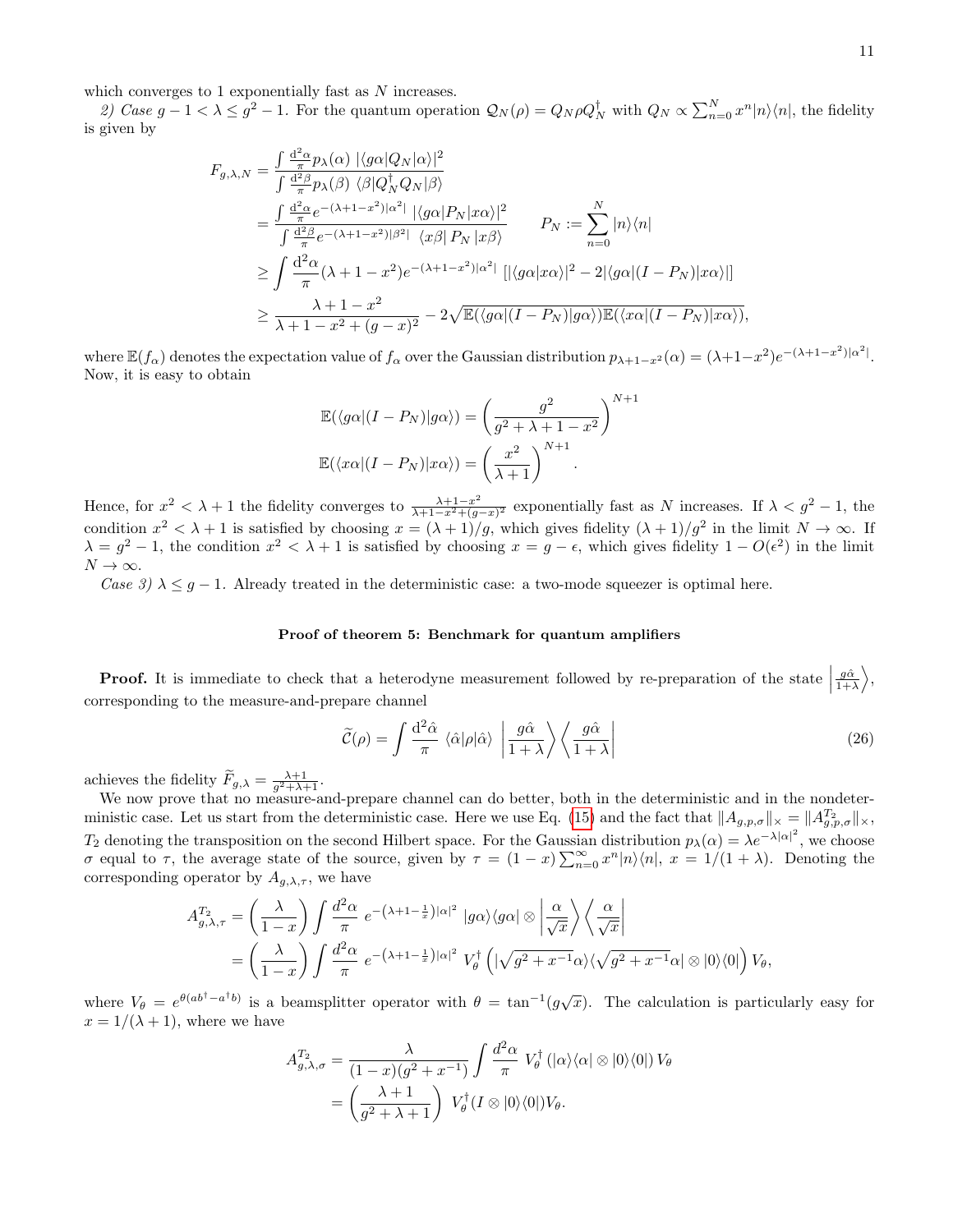Now, we have  $||A_{g,\lambda,\sigma}^{T_2}||_{\infty} = \frac{\lambda+1}{g^2+\lambda+1} = \langle 0|\langle 0|A_{g,\lambda,\sigma}^{T_2}|0\rangle|0\rangle$ . By definition of the cross norm and of the operator norm, this implies

$$
||A_{g,\lambda,\sigma}||_{\times} = ||A_{g,\lambda,\sigma}^{T_2}||_{\times} = ||A_{g,\lambda,\sigma}^{T_2}||_{\infty} = \frac{\lambda+1}{g^2 + \lambda + 1}.
$$

Using Eq. [\(15\)](#page-6-0) we conclude that every measure-and-prepare channel  $\tilde{C}$  has fidelity  $\tilde{F}_{g,\lambda} \leq (\lambda + 1)/(g^2 + \lambda + 1)$ . This proves that the heterodyne measure-and-prepare channel of Eq. [\(26\)](#page-10-0) is optimal among all measure-and-prepare channels.

It remains to prove that the heterodyne channel is optimal also among the *probabilistic* measure-and-prepare protocols, described by quantum operations of the form  $\mathcal{Q}(\rho) = \sum_{j \in \mathsf{Y}} \text{Tr}[P_j \rho] \rho_j$ , with  $P_j \geq 0 \forall j \in \mathsf{Y}$  and  $\sum_{j \in \mathsf{Y}} P_j \leq I$ . In this case, the fidelity is given by

$$
F_{g,p}^{prob} = \frac{\int \frac{\mathrm{d}^2 \alpha}{\pi} p(\alpha) \langle g\alpha | \mathcal{Q}(\rho_\alpha) | g\alpha \rangle}{\mathrm{Tr}[\mathcal{Q}(\tau)]}
$$

where  $\tau$  is the average state of the source. Using Eq. [\(14\)](#page-5-1) we then get  $F_{g,p}^{prob} \leq \text{Tr}[A_{g,p,\tau}\Sigma]$ , where  $\Sigma$  is the separable quantum state  $\Sigma := \Phi_{\tau, \widetilde{Q}} / \text{Tr}[\Phi_{\tau, \widetilde{Q}}]$ . Hence, we obtain the bound  $F_{g,p}^{prob} \le ||A_{g,p,\tau}||_{\times}$ . Now, in the case of a Gaussian distribution we already showed in the first part of the proof that  $||A_{g,p,\tau}||_{\times} = (\lambda + 1)/(g^2 + \lambda + 1)$ . This proves that nondeterministic measure-and-prepare protocols have to satisfy the bound  $F_{g,p}^{prob} \leq (\lambda + 1)/(g^2 + \lambda + 1)$ . Hence, the heterodyne measure-and-prepare channel of Eq.  $(26)$  is optimal also among non-deterministic protocols.

### Relation between the optimal quantum channel and the optimal measure-and-prepare channel for  $\lambda \leq g-1$

Consider the measure-and-prepare channel  $\widetilde{\mathcal{C}}_r$  defined as  $\widetilde{\mathcal{C}}_r(\rho) := \int_{\alpha \in \mathbb{C}} \frac{d^2 \alpha}{\pi} |\langle \alpha | 0 \rangle|^2 |\alpha \cosh r \rangle \langle \alpha \cosh r |$ . Like the channel  $\mathcal{C}_r$ , the measure-and-prepare channel  $\tilde{\mathcal{C}}$  satisfies the covariance property

$$
\mathcal{C}_r(D(\alpha)\rho D(\alpha)^{\dagger}) = D(\alpha \cosh r)\mathcal{C}_r(\rho)D^{\dagger}(\alpha \cosh r) \qquad \forall \alpha \in \mathbb{C},
$$

for every trace-class operator  $\rho \in \mathcal{T}(\mathcal{H})$ . Moreover, we have  $\widetilde{\mathcal{C}}_r(|0\rangle\langle0|) = (1-y)\sum_{n=0}^{\infty} y^n |n\rangle\langle n|$ , with  $y = \frac{\cosh^2 r}{\cosh^2 r+1}$ . Recalling Eq. [\(18\)](#page-7-0) we then have  $C_r(|0\rangle\langle0|) = \mathcal{A}_{\cosh r/\sqrt{\cosh r^2+1}} C_{r'}(|0\rangle\langle0|)$ , where  $\mathcal{A}_{\cosh r/\sqrt{\cosh r^2+1}}$  is an attenuation channel with attenuation parameter  $\cosh r/\sqrt{\cosh r^2 + 1}$ , and  $r' := \tanh^{-1} \sqrt{\frac{\cosh^2 r}{\cosh^2 r + 1}}$ . Using the covariance properties of  $\mathcal{C}_r$ ,  $\mathcal{C}_r$  and  $\mathcal{A}_{\cosh r/\sqrt{\cosh r^2+1}}$  we then obtain

$$
\widetilde{\mathcal{C}}_r(|\alpha\rangle\langle\alpha|)=\mathcal{A}_\eta\mathcal{C}_{r'}(|\alpha\rangle\langle\alpha|)\qquad\forall\alpha\in\mathbb{C},
$$

which in turn implies

$$
\widetilde{\mathcal{C}}_r = \mathcal{A}_{\cosh r/\sqrt{\cosh r^2+1}} \mathcal{C}_{r'}.
$$

Since the optimal quantum and classical channels are given by  $\mathcal{C}_{g,\lambda} = \mathcal{C}_{\cosh^{-1}[g/(\lambda+1)]}$  and  $\mathcal{C}_{g,\lambda} = \mathcal{C}_{\cosh^{-1}[g/(\lambda+1)]}$  we have proven the relation

$$
\widetilde{\mathcal{C}}_{g,\lambda} = \mathcal{A}_{g/\sqrt{g^2 + (\lambda+1)^2}} \mathcal{C}_{\sqrt{g^2 + (\lambda+1)^2}, \lambda}.
$$

### Coping with infinite dimensions: the truncation argument

Here we show how to extend the validity of theorems 1 and 2 to the case when the input and/or output Hilbert spaces are infinite dimensional, by showing that the expression for the fidelity given therein can be achieved by a suitable sequence of quantum channels. The proof is based on a truncation argument, that works when the average input state  $\tau = \sum_{x \in \mathsf{X}} p_x \rho_x$ —diagonalized as  $\tau = \sum_{n=1}^{\infty} p_n |n\rangle\langle n|$ —has eigenvalues that decay sufficiently fast, in the sense that  $\sum_{n=1}^{\infty} p_n E_n = E < \infty$  for some increasing sequence  $(E_{n+1} \ge E_n \ge 0, \forall n \in \mathbb{N})$  such that  $\lim_{n\to\infty} E_n = \infty$ .